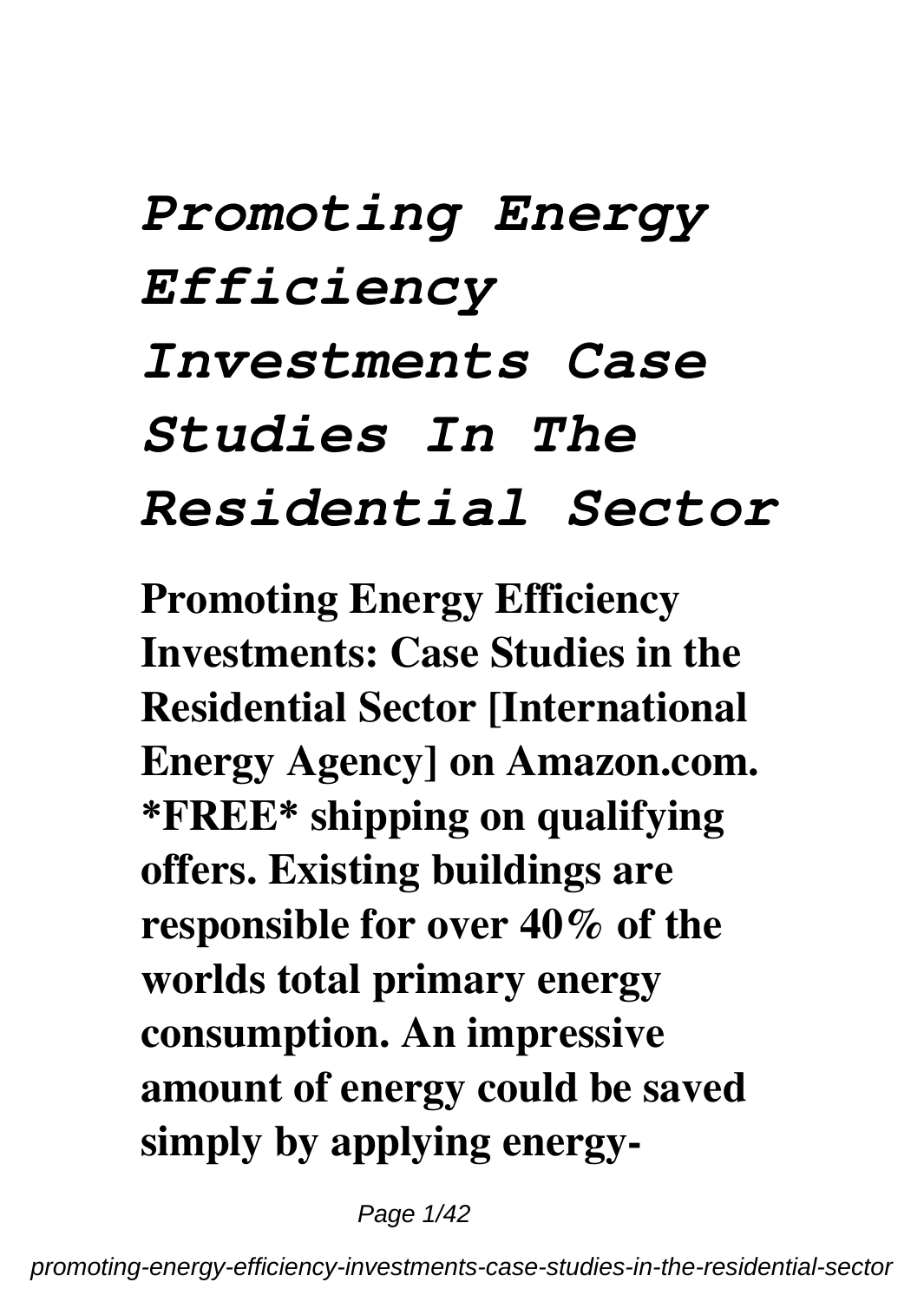**efficient technologies. IEA webstore. Promoting Energy Efficiency Investments ... Each case includes relevant background and contextual information, as well as a detailed evaluation of each policy according to five pre-defined criteria: relevance, effectiveness, flexibility, clarity and sustainability.Promoting Energy Efficiency Investments aims to inform policy makers and offers ideas on the most effective policies, programmes and measures available to improve energy ... Analysis of National Case Studies on Policy Reforms to Promote**

Page 2/42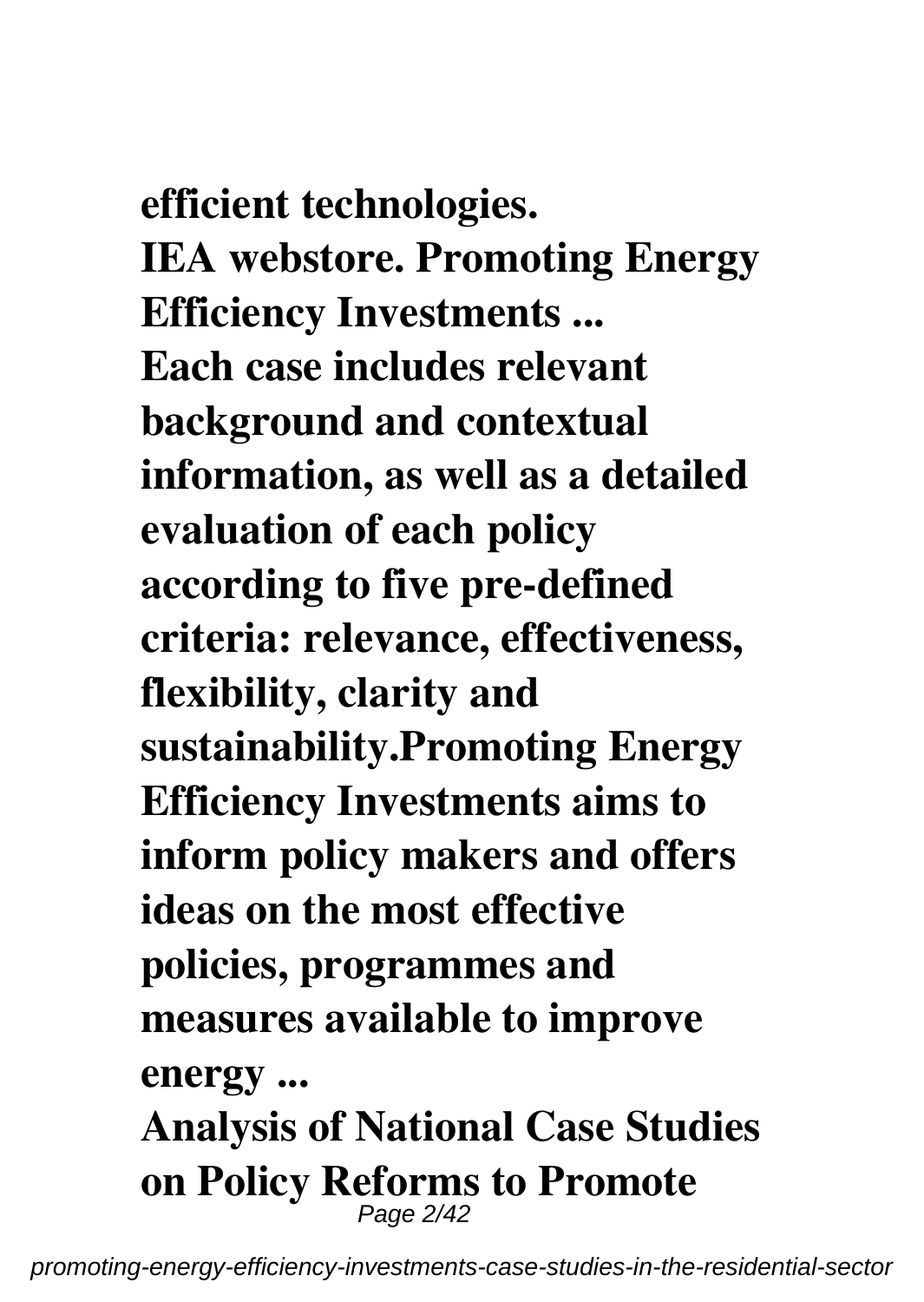**Energy Efficiency Investments In line with the Sustainable Energy**

**for All (SE4All) initiative of the United Nations Secretary-General, UNECE is working to help member States secure access to affordable, reliable, sustainable and modern energy.**

**Promoting Energy Efficiency Investments Case**

**Each case includes relevant background and contextual information, as well as a detailed evaluation of each policy according to five pre-defined criteria: relevance, effectiveness, flexibility, clarity and sustainability.Promoting Energy Efficiency Investments aims to** Page 3/42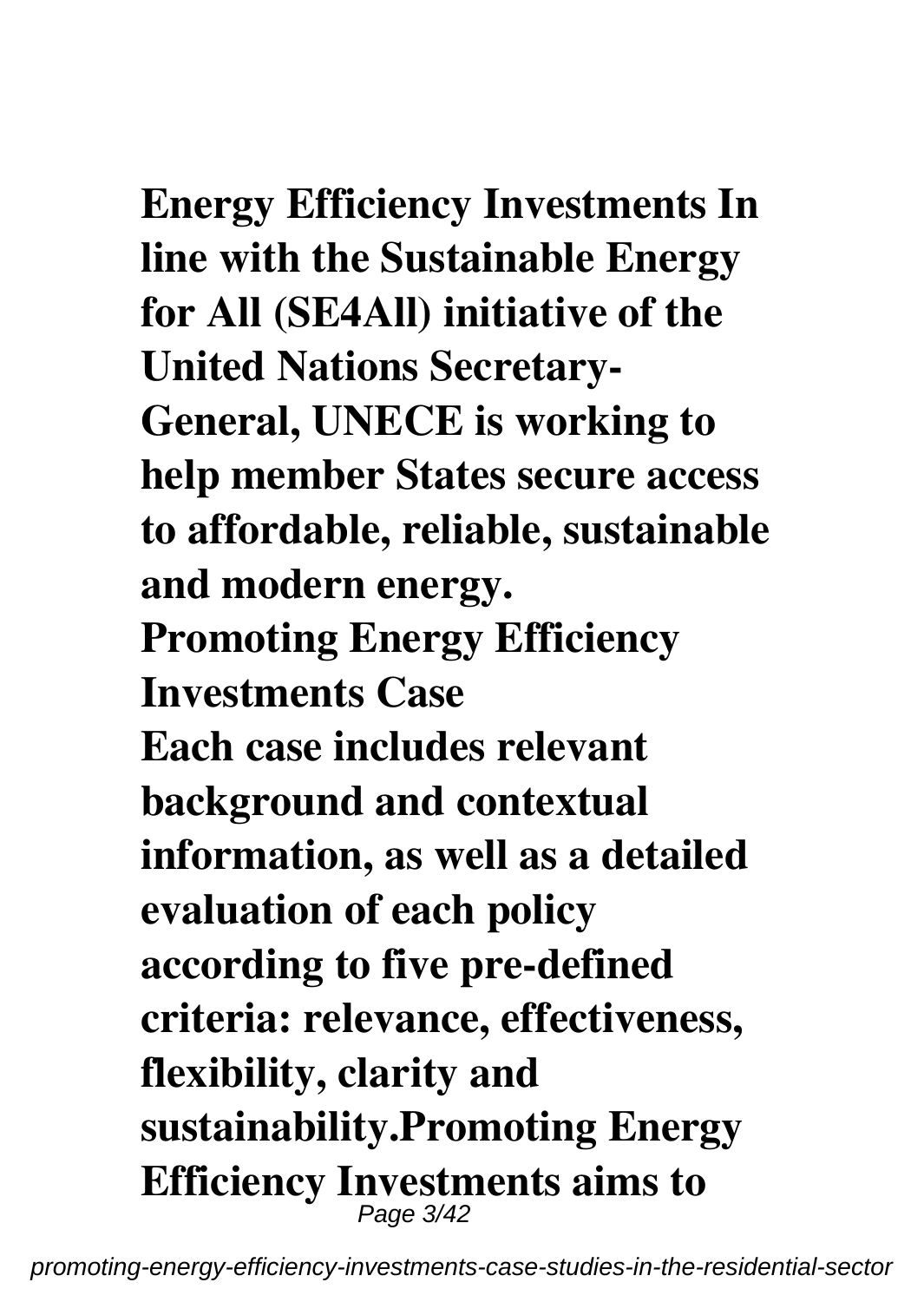**inform policy makers and offers ideas on the most effective policies, programmes and measures available to improve energy ...**

**IEA webstore. Promoting Energy Efficiency Investments Promoting Energy Efficiency Investments aims to inform policy makers and offers ideas on the most effective policies, programmes and measures available to improve energy efficiency in existing residential buildings.**

#### **IEA webstore. Promoting Energy Efficiency Investments ...** Page 4/42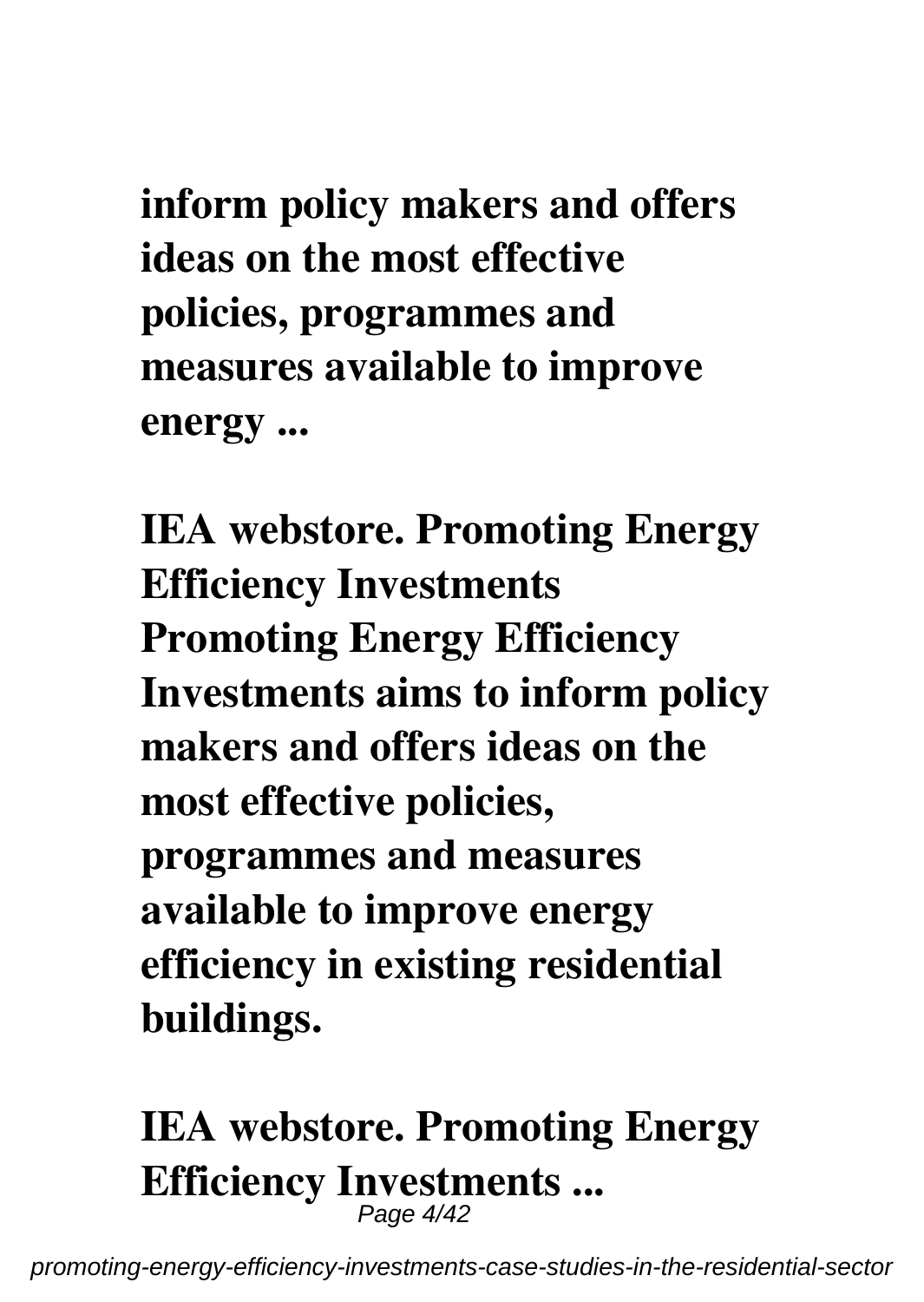# **Get this from a library! Promoting Energy Efficiency**

**Investments : Case Studies in the Residential Sector.. [Organisation for Economic Co-operation and Development.; International Energy Agency] -- Existing buildings are responsible for over 40% of the worlds total primary energy consumption. An impressive amount of energy could be saved simply by applying energy-efficient technologies.**

**Promoting Energy Efficiency Investments : Case Studies in ... Promoting Energy Efficiency Investments Case Studies in the Residential Sector International** Page 5/42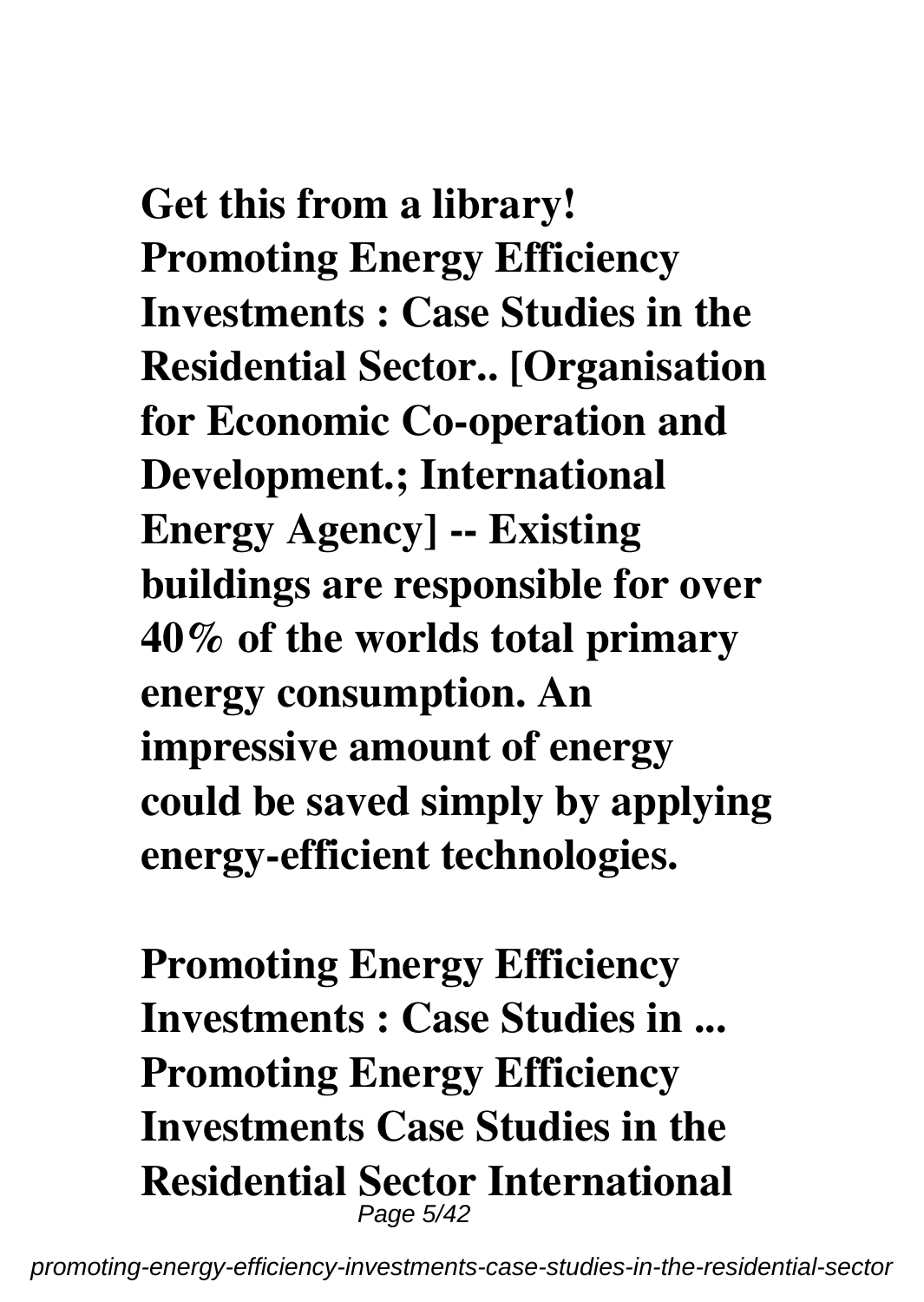**Energy Agency . Existing buildings are responsible for over 40% of the world's total primary energy consumption. An impressive amount of energy could be saved simply by applying energy-efficient technologies.**

**OECD iLibrary | Promoting Energy Efficiency Investments ... Promote Financing Energy Efficiency Investments and Advanced Energy Efficiency Technologies (in the framework of the Fourth International Forum on Energy for Sustainable Development, Tbilisi, 17-19 September 2013), and the Global Workshop on Promoting Energy** Page 6/42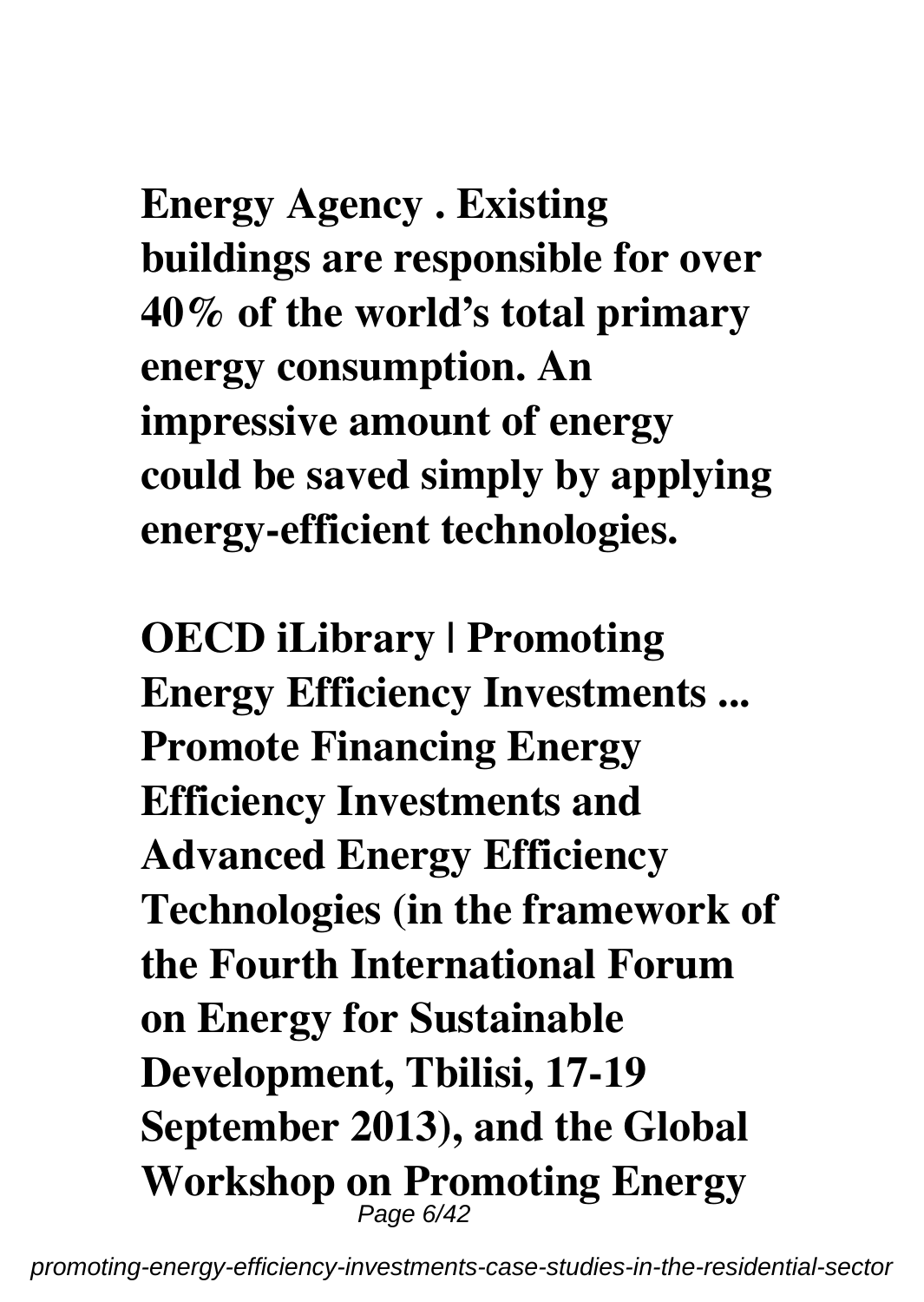## **Efficiency Investments or Climate Change Mitigation f and**

**ANALYSIS OF NATIONAL CASE STUDIES ON POLICY REFORMS TO ... Get this from a library! Promoting energy efficiency investments : case studies in the residential sector. [Philippine de T'Serclaes; Nils Devernois; International Energy Agency.; Agence française de développement.; Organisation for Economic Co-operation and Development.;] -- Existing buildings are responsible for over 40% of the world's total primary energy consumption.** Page 7/42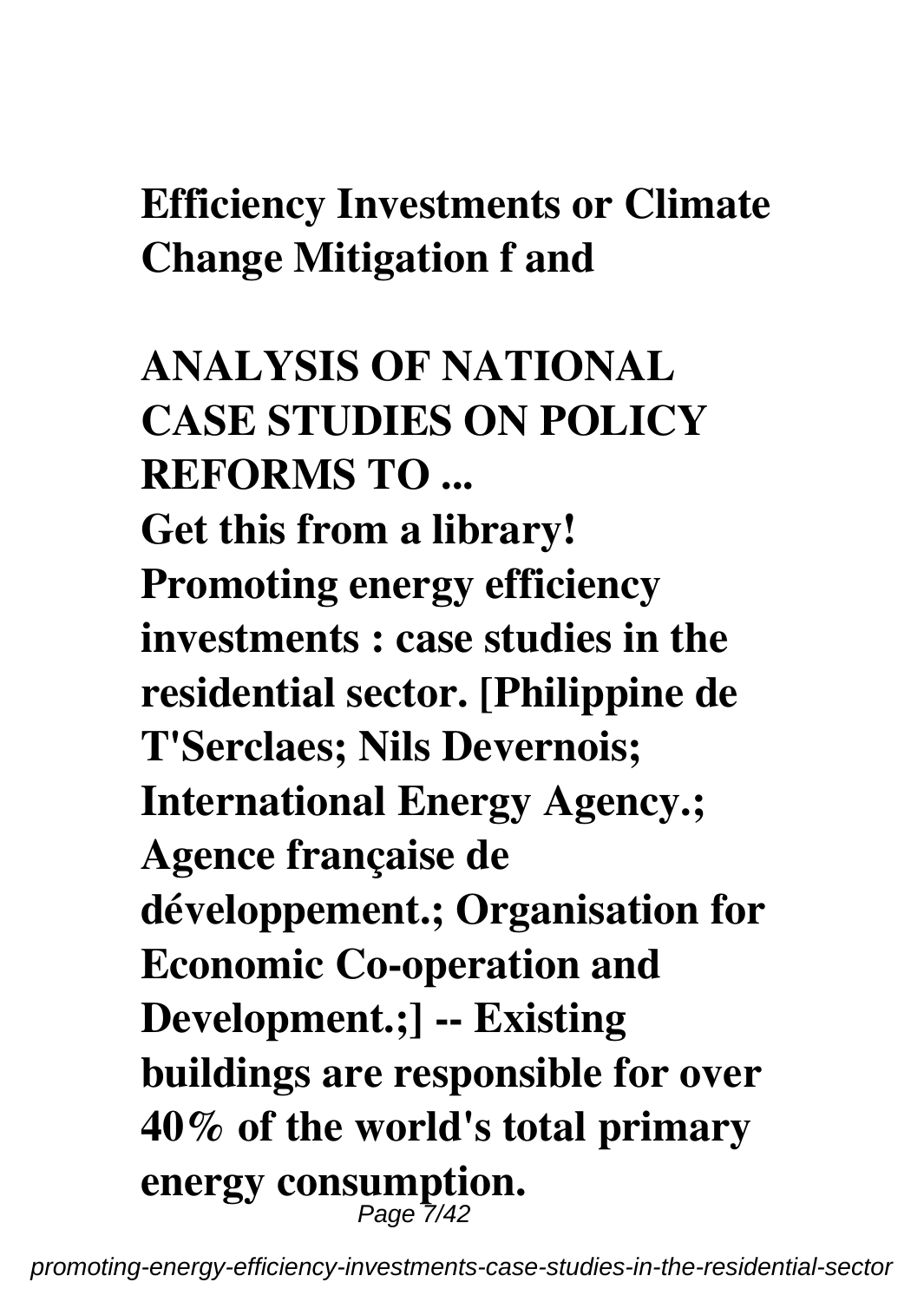**Promoting energy efficiency investments : case studies in ... Get this from a library! Promoting energy efficiency investments : case studies in the residential sector. [Philippine de T'Serclaes; Nils Devernois; Agence internationale de l'énergie.; Agence française de développement.; Organisation de coopération et de développement économiques.]**

**Promoting energy efficiency investments : case studies in ... Get this from a library! Promoting Energy Efficiency Investments : Case Studies in the** Page 8/42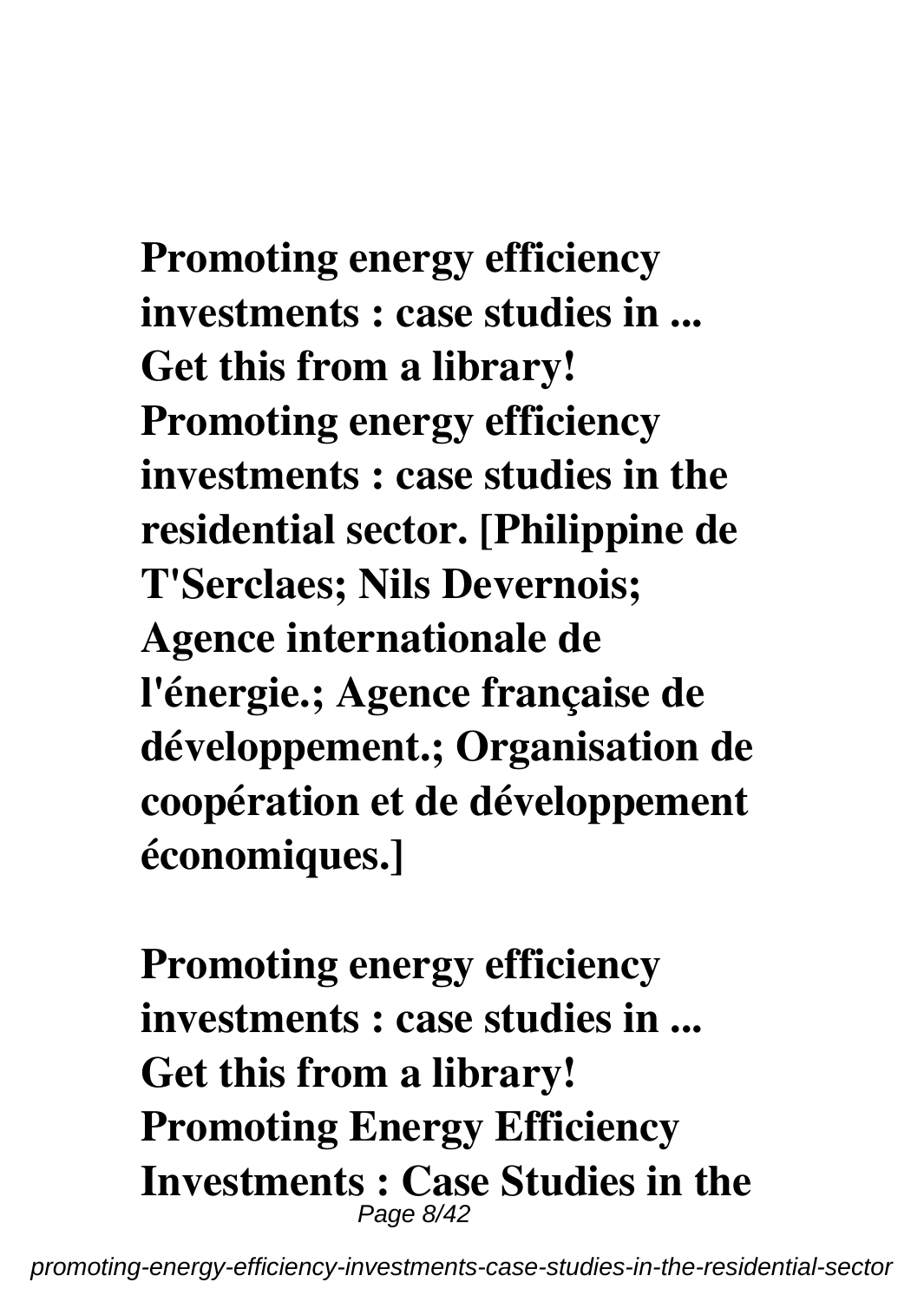**Residential Sector. [International Energy Agency.] -- Existing buildings are responsible for over 40% of the world's total primary energy consumption. An impressive amount of energy could be saved simply by applying energy-efficient technologies. Yet, ...**

**Promoting Energy Efficiency Investments : Case Studies in ... Get this from a library! Promoting energy efficiency investments : case studies in the residential sector.. [Philippine de T'Serclaes; Nils Devernois; International Energy Agency.; Agence française de** Page 9/42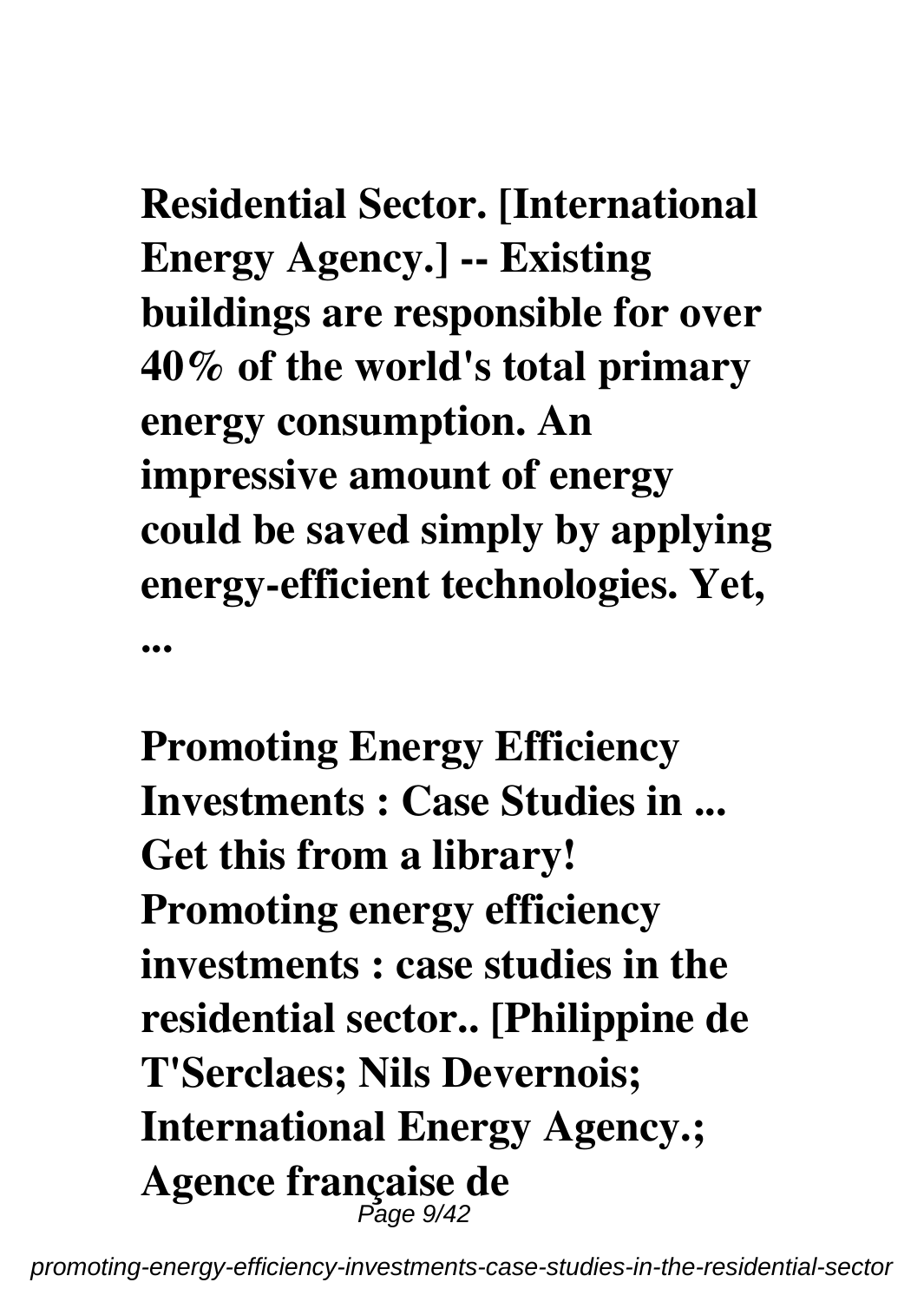**développement.; Organisation for Economic Co-operation and Development.;] -- Existing buildings are responsible for over 40% of the world's total primary energy consumption.**

**Promoting energy efficiency investments : case studies in ... Promoting Energy Efficiency Investments aims to inform policy makers and offers ideas on the most effective policies, programmes and measures available to improve energy efficiency in existing residential buildings. -:HSTCQE=UYWVY]: (61 2008 03 1 P1) €100 ISBN 978-92-64-04214-8 Promoting** Page 10/42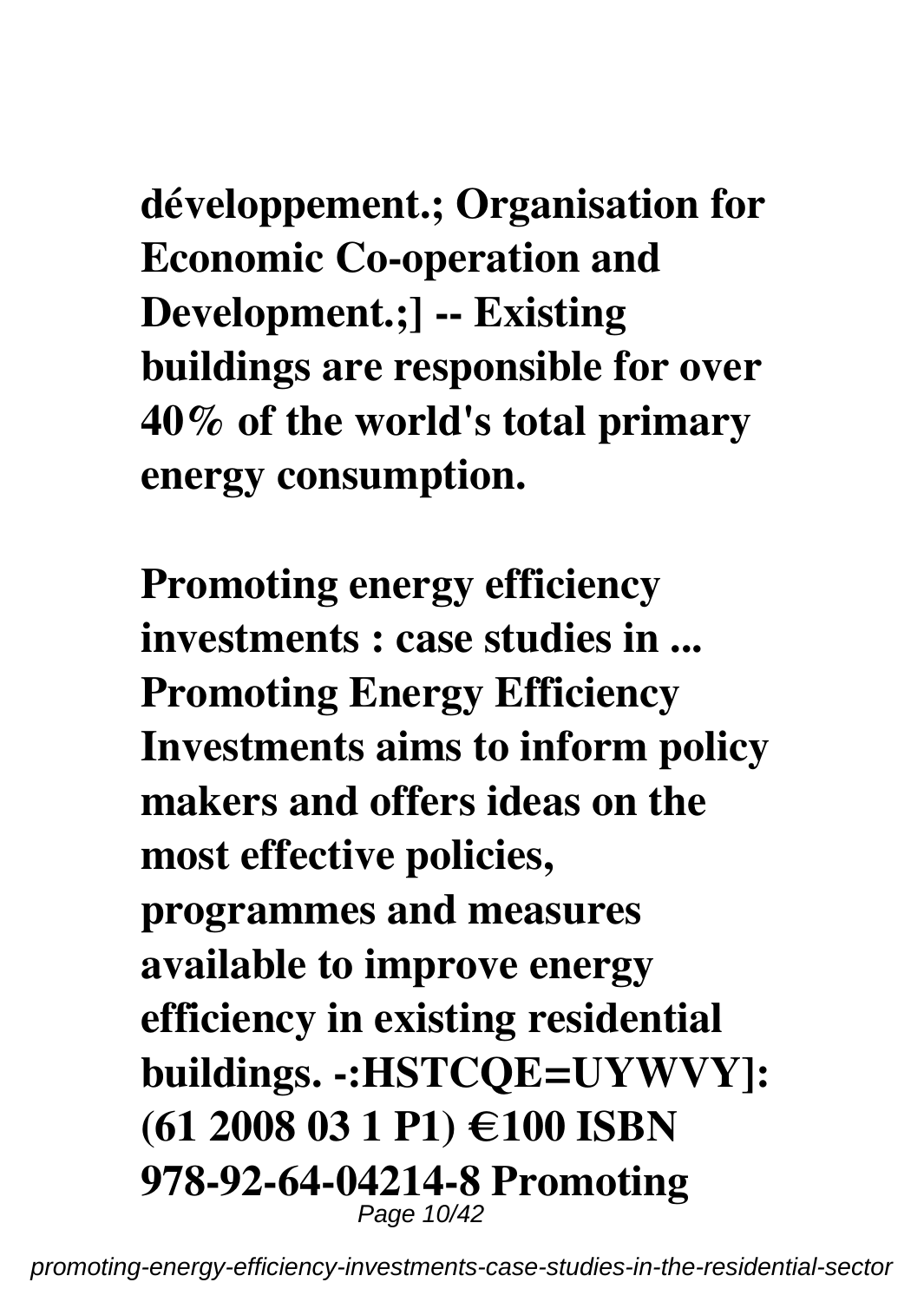**efficiencyenergy investments Case studies**

**Promoting Energy Efficiency Investments - ETH Z Analysis of National Case Studies on Policy Reforms to Promote Energy Efficiency Investments Alexandre CHACHINE Consultant UNECE Sustainable Energy Division Fifth International Forum on Energy for Sustainable Development 4-7 November 2014, Hammamet - Tunisia**

**Analysis of National Case Studies on Policy Reforms to ... Global Workshop: Promoting** Page 11/42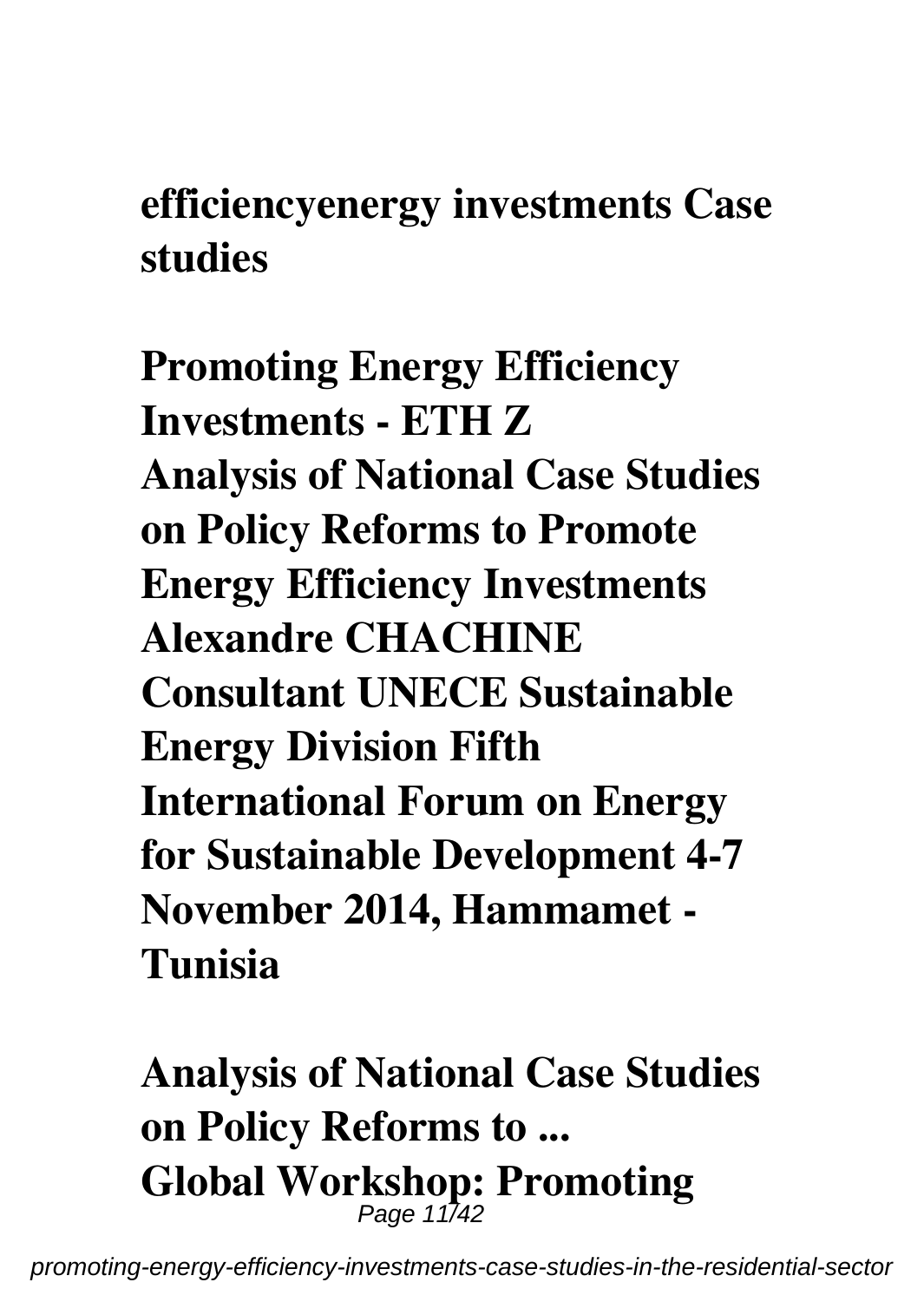**energy efficiency investments for climate change mitigation and sustainable development (4-7 November 2014, Hammamet, Tunisia) Inter-regional Workshop and Study Tour on Energy Efficiency and Renewable Energy Projects and Policies (8 - 12 February 2015, Israel)**

**Promoting Energy Efficiency Investments for Climate Change ...**

**Promoting Energy Efficiency Investments: Case Studies in the Residential Sector [International Energy Agency] on Amazon.com. \*FREE\* shipping on qualifying offers. Existing buildings are** Page 12/42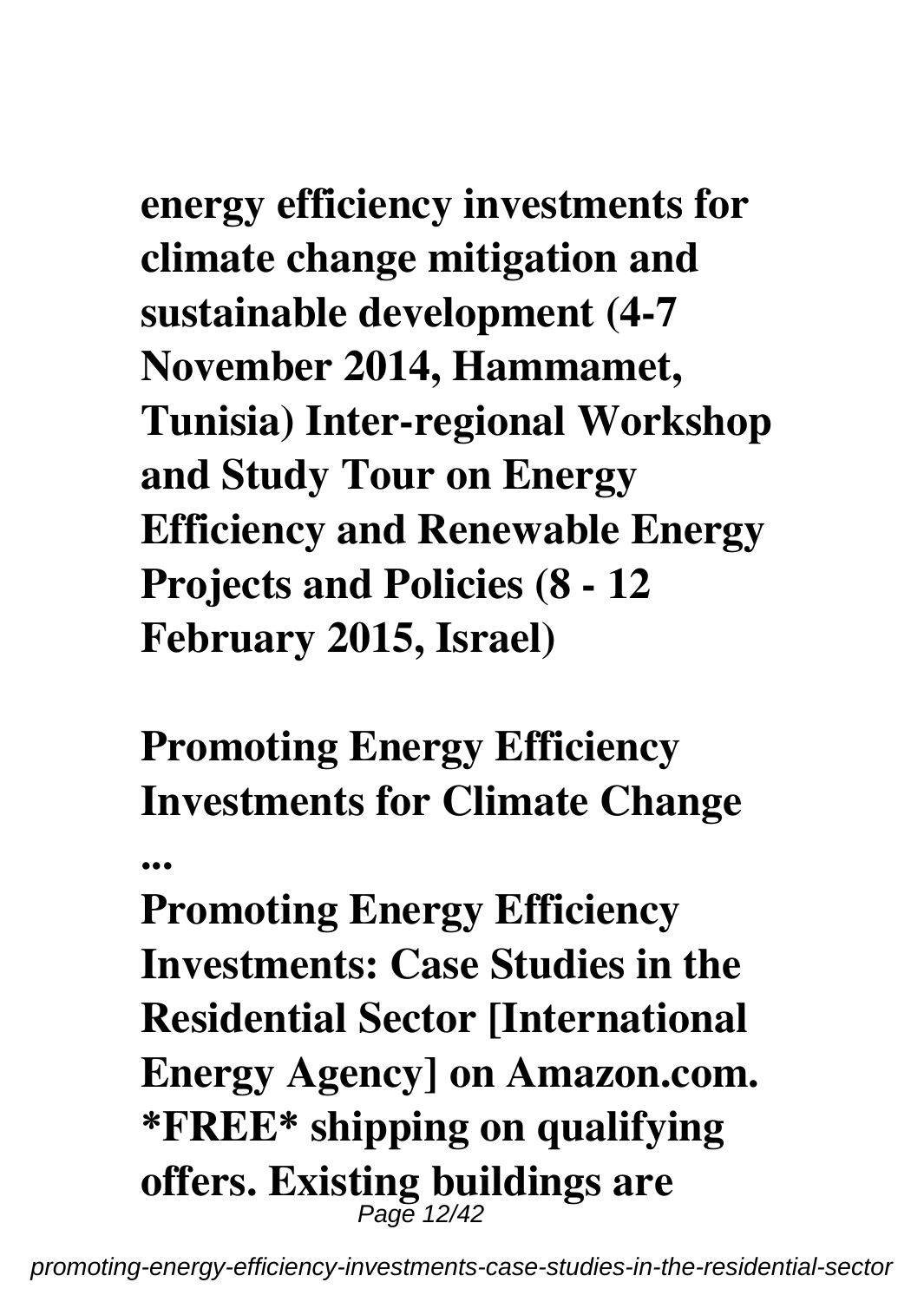**responsible for over 40% of the worlds total primary energy consumption. An impressive amount of energy could be saved simply by applying energyefficient technologies.**

**Promoting Energy Efficiency Investments: Case Studies in ... Fiscal Policy for Promoting Renewable Energies and Energy Efficiency in Indonesia. Vivid Economics worked with the Low Carbon Support Programme to the Indonesian Ministry of Finance formulating a series of recommendations to improve the fiscal policy frameworks for renewable energy and energy** Page 13/42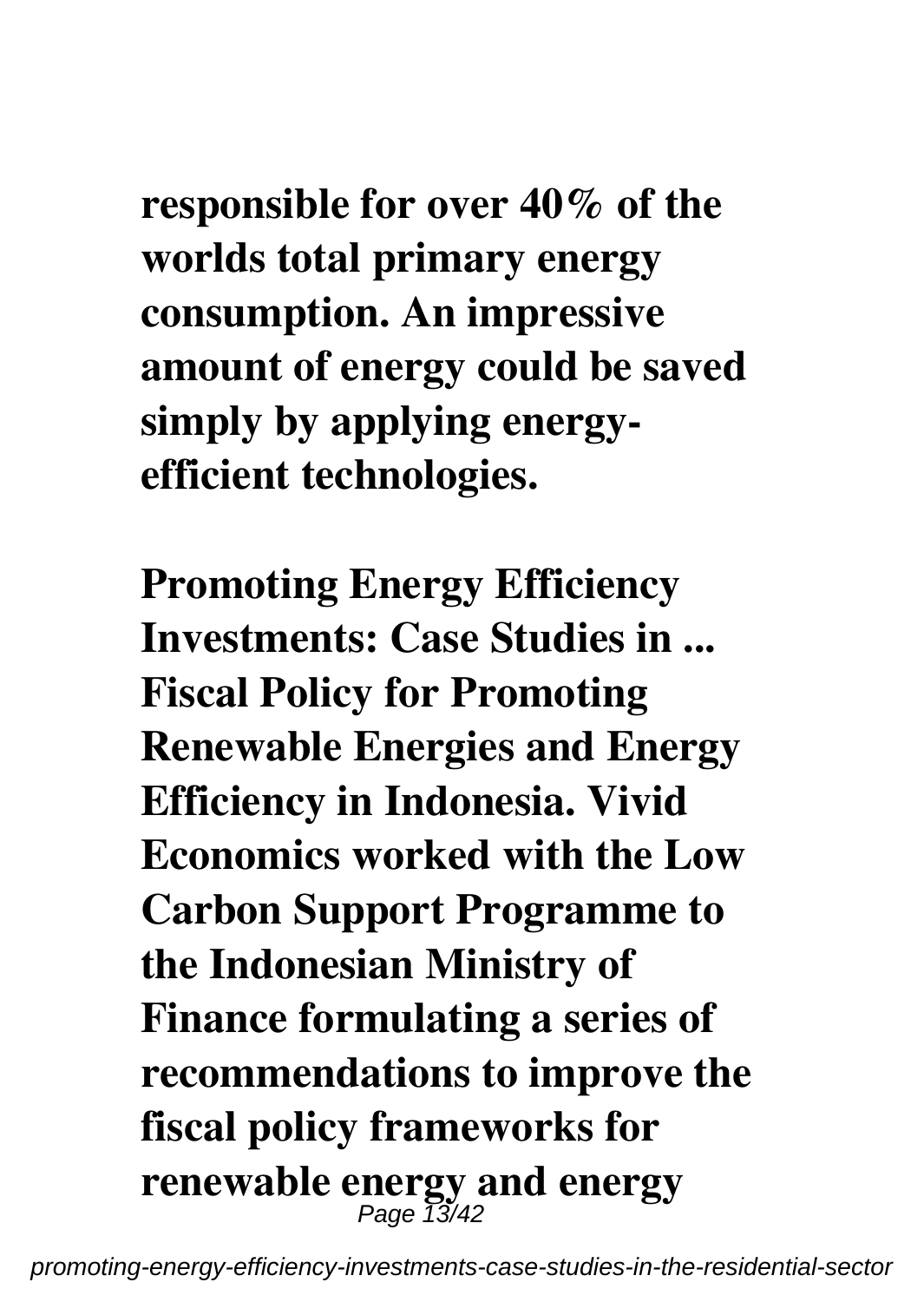#### **efficiency in the country.**

**...**

# **Fiscal Policy for Promoting Renewable Energies and Energy**

**Analysis of National Case Studies on Policy Reforms to Promote Energy Efficiency Investments In line with the Sustainable Energy for All (SE4All) initiative of the United Nations Secretary-General, UNECE is working to help member States secure access to affordable, reliable, sustainable and modern energy.**

# **Analysis of National Case Studies on Policy Reforms to ... energy efficiency investment** Page 14/42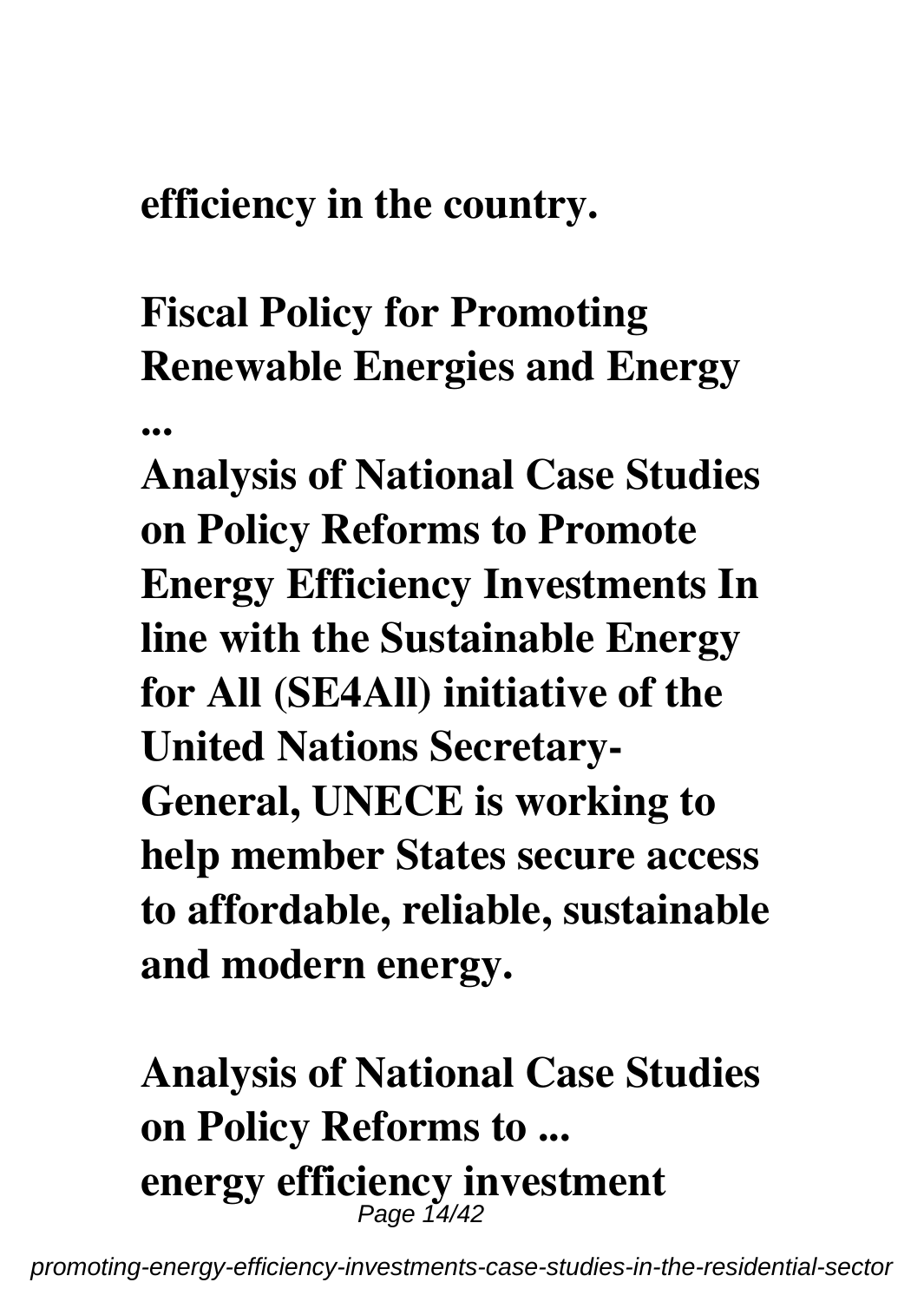**projects Table 3 Overview on national case studies: Assessments of policy frameworks and 18 options for promoting energy efficiency investments Table 4 Comparative Assessment of National Energy Efficiency Policies 21 Table 5 Overview on delivery of regional seminars on policy reforms to promote 23**

**Promoting Energy Efficiency Investments for Climate Change**

**...**

**This investment transparency and the promotion of energy-efficiency investments through securitization is especially important in the current financial situation where** Page 15/42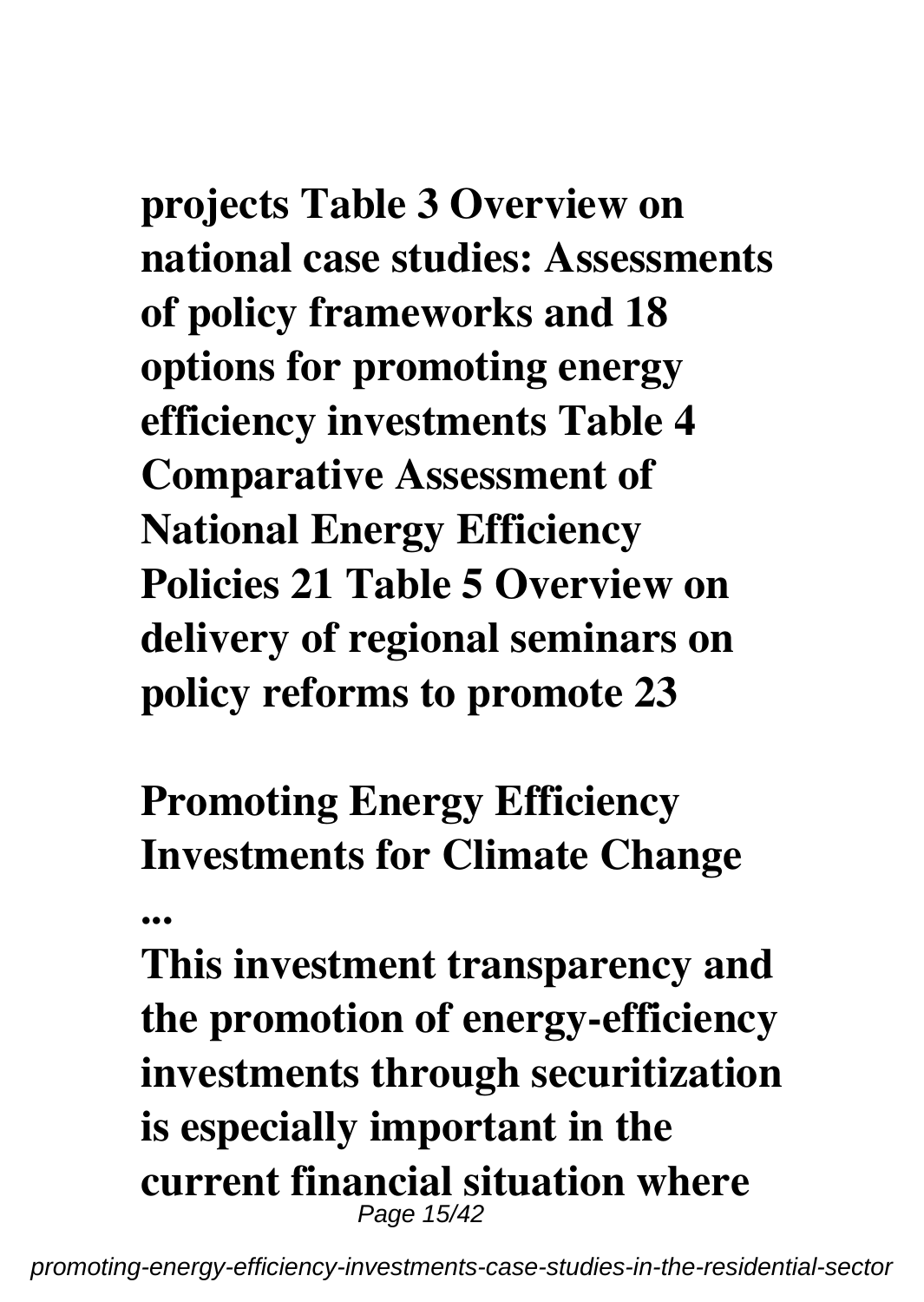**investment risk and capital shortages have limited funds available for energy efficiency investments. In the case of profitable energy efficiency investments identified in VaR ...**

**Promoting energy efficiency investments with risk ... Promoting Energy Efficiency Investments: Case Studies in the Residential Sector. Date: 1 January 2008. The study aims to inform policymakers on the most effective policies, programs and measures available to improve energy efficiency in existing residential buildings.**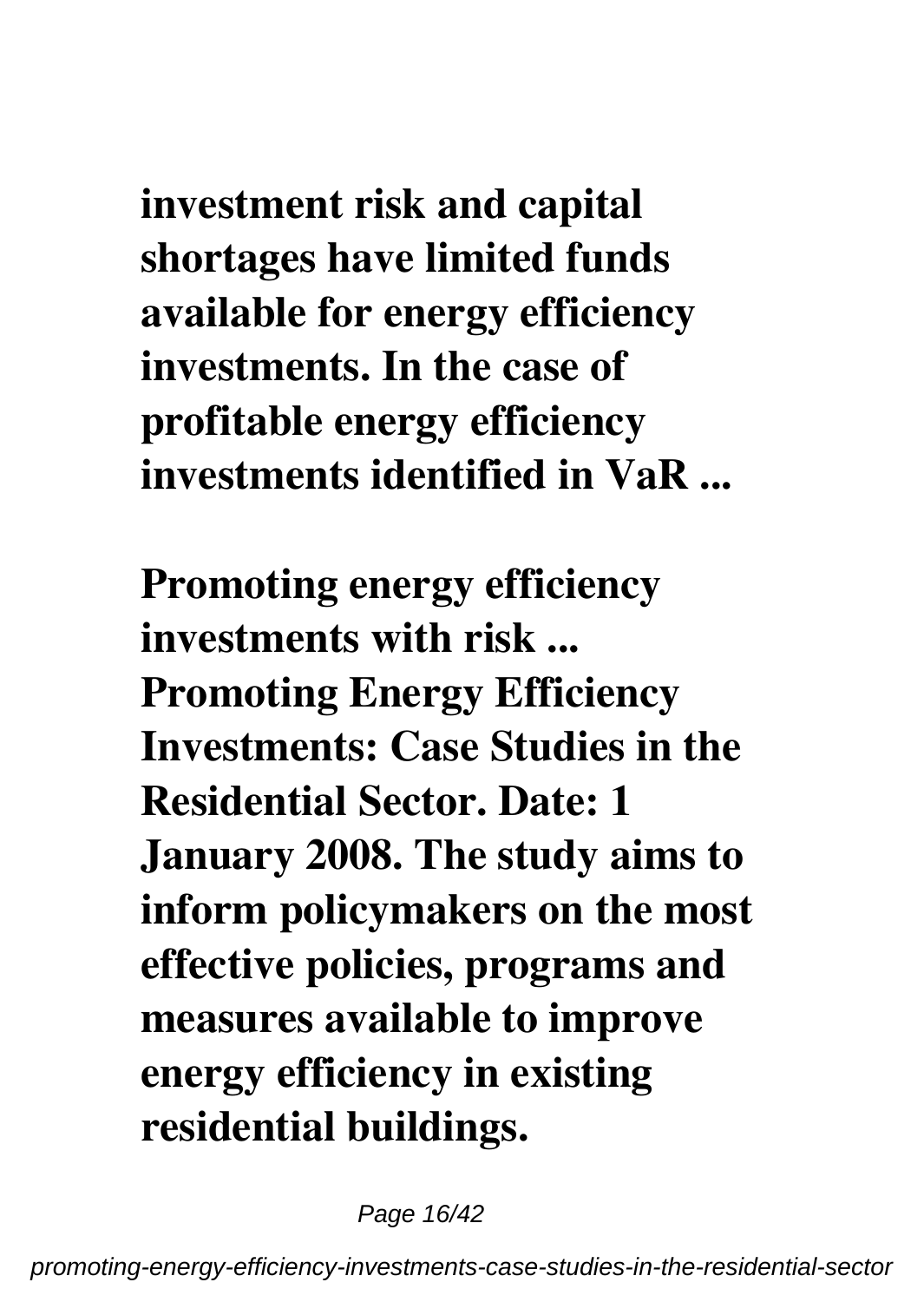**Promoting Energy Efficiency Investments: Case Studies in ... Enhancing energy efficiency is an important goal of climate change mitigation policies. Promoting energy efficiency projects in developing countries has faced several barriers, preventing optimal investments. One of the main barriers has been the lack of internationally recognized indices to compare projects across countries.**

**Competence analysis for promoting energy efficiency ... Although energy efficiency can be a substitute for new power plants and power lines, it can lower** Page 17/42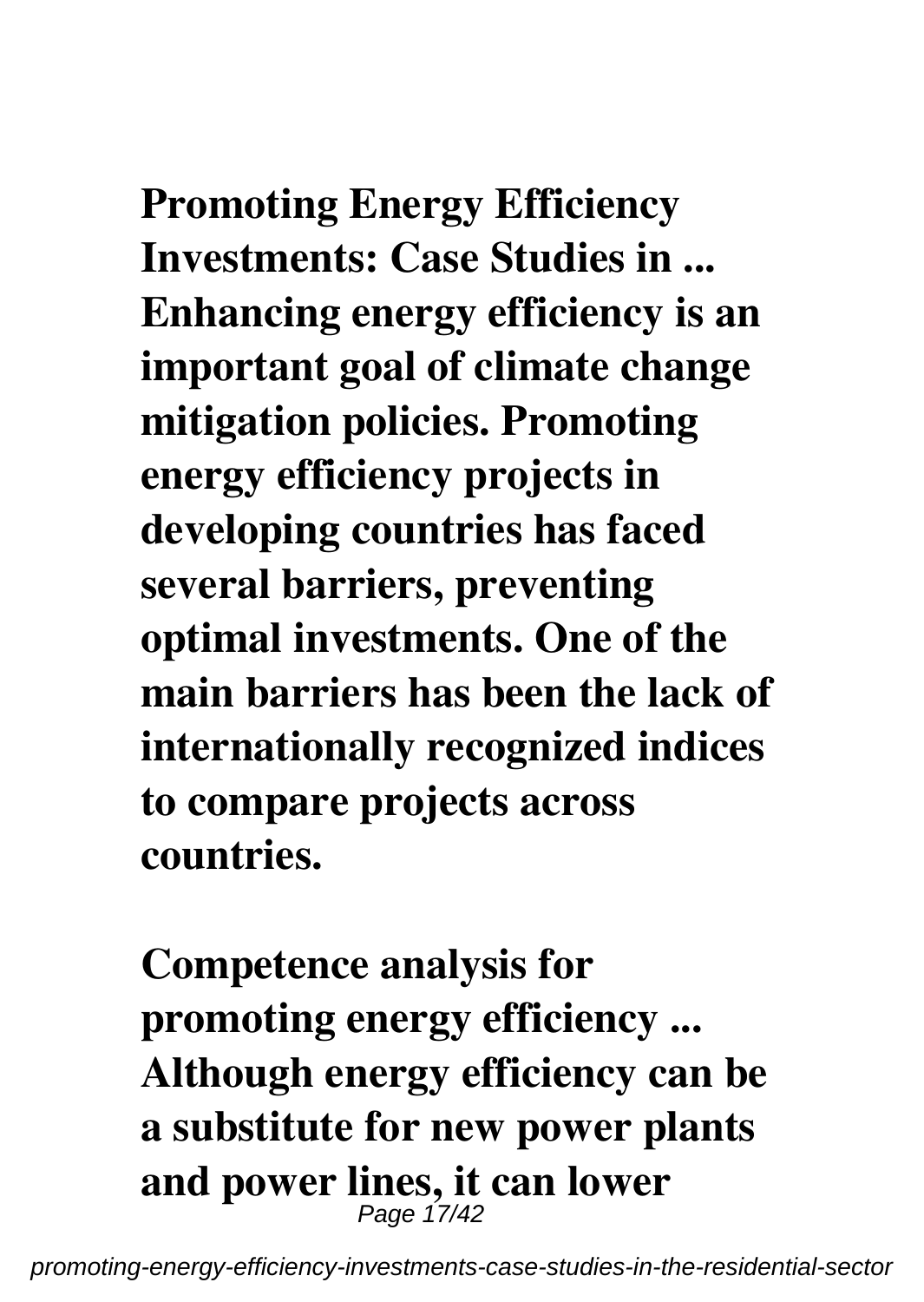**utility earnings under traditional utility business models. Despite the potential for efficiency investments to reduce costs for all customers and the utility, in most states, utilities are not provided with a return for these investments.**

## **Promoting Energy Efficiency Investments : Case Studies in**

**...**

Get this from a library! Promoting energy efficiency investments : case studies in the residential sector. [Philippine de T'Serclaes; Nils Devernois; International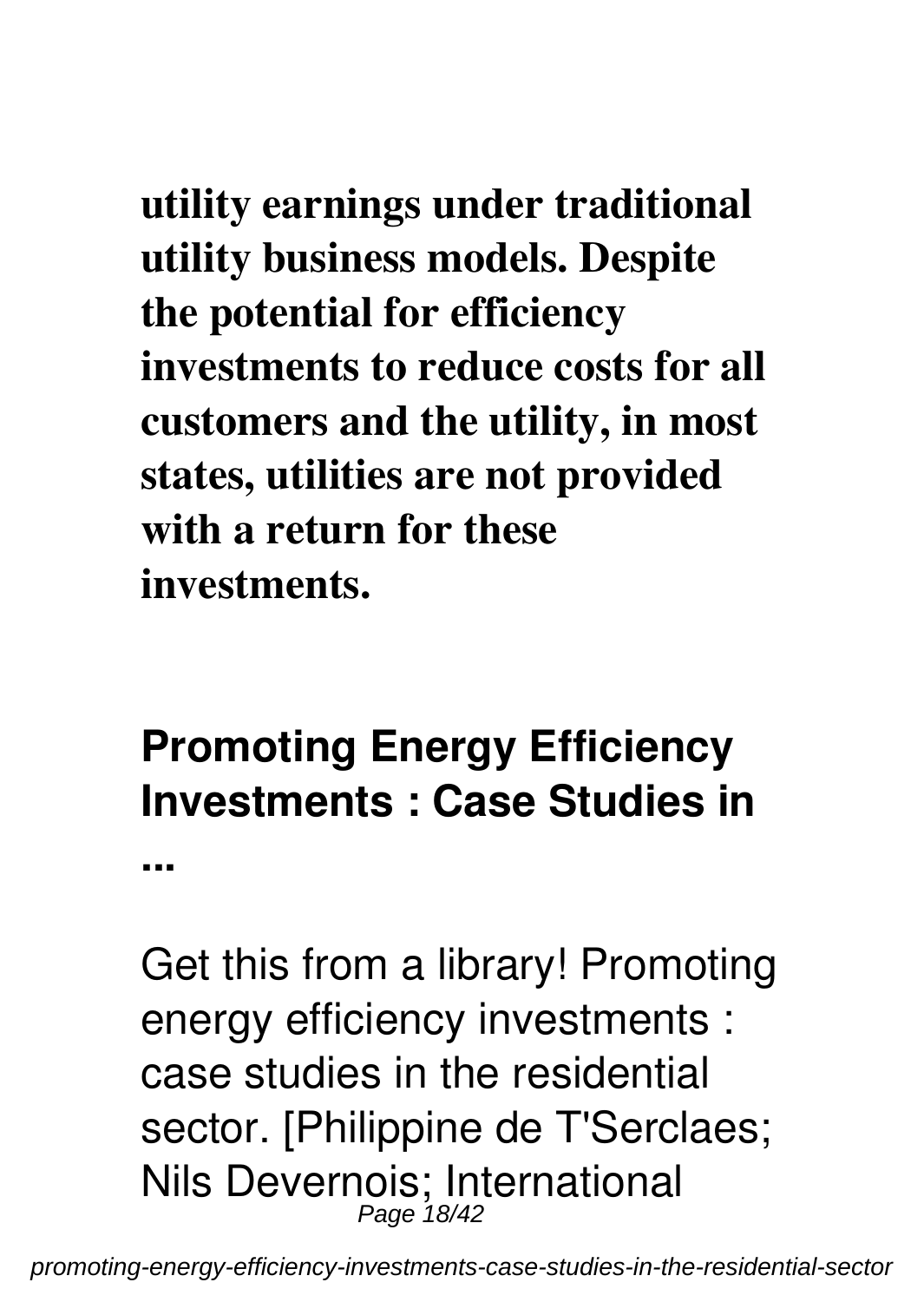Energy Agency.; Agence française de développement.; Organisation for Economic Cooperation and Development.;] -- Existing buildings are responsible for over 40% of the world's total primary energy consumption.

**Fiscal Policy for Promoting Renewable Energies and Energy ...**

*Get this from a library! Promoting energy efficiency investments : case studies in the residential sector.. [Philippine de T'Serclaes; Nils Devernois; International Energy Agency.; Agence française de développement.;* Page 19/42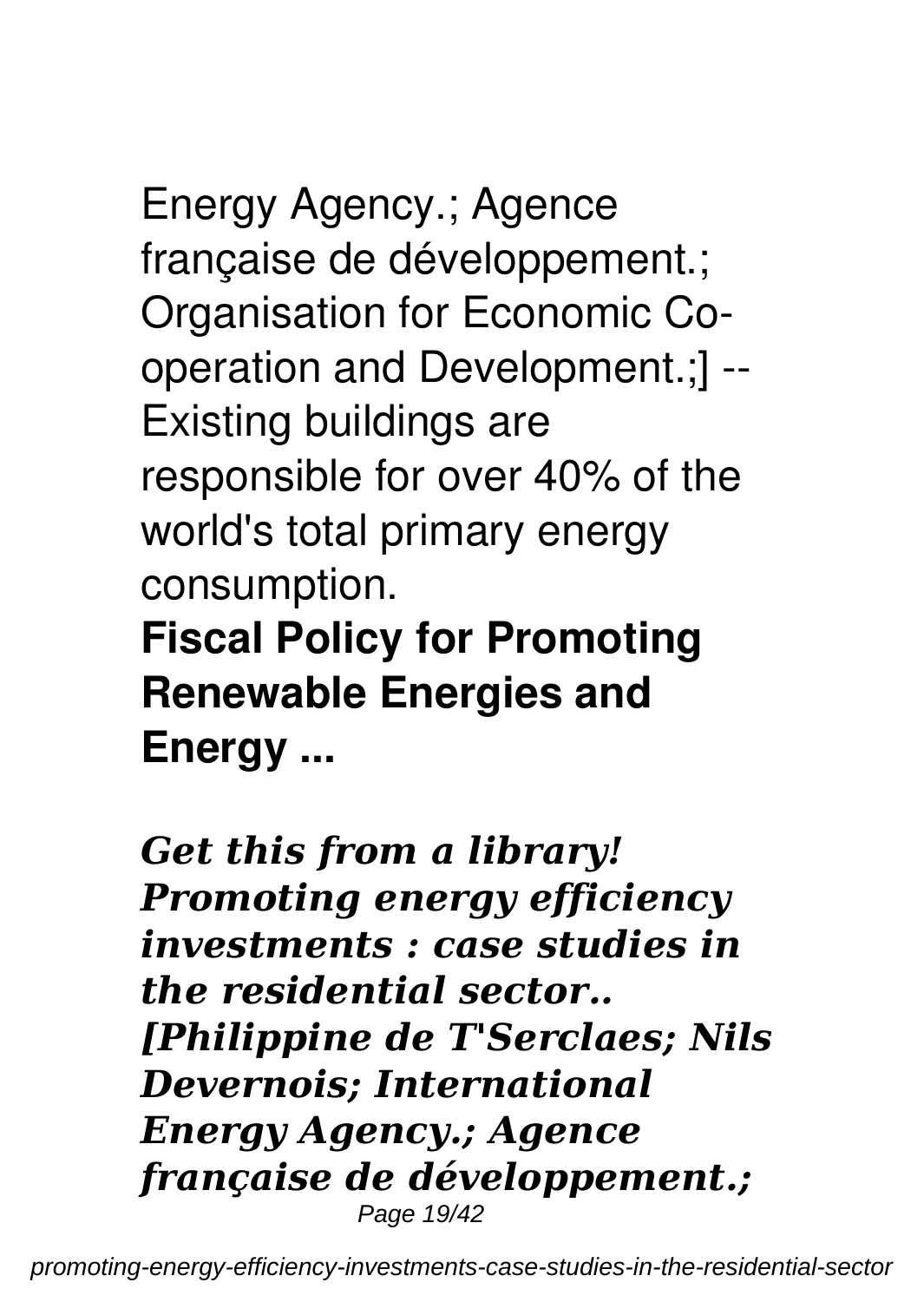#### *Organisation for Economic Cooperation and Development.;] -- Existing buildings are responsible for over 40% of the world's total primary energy consumption. Although energy efficiency can be a substitute for new power plants and power lines, it can lower utility earnings under traditional utility business models. Despite the potential for efficiency investments to reduce costs for all customers and the utility, in most states, utilities are not provided with a return for these investments. Promoting Energy Efficiency Investments aims to inform policy makers and offers ideas*

*on the most effective policies,* Page 20/42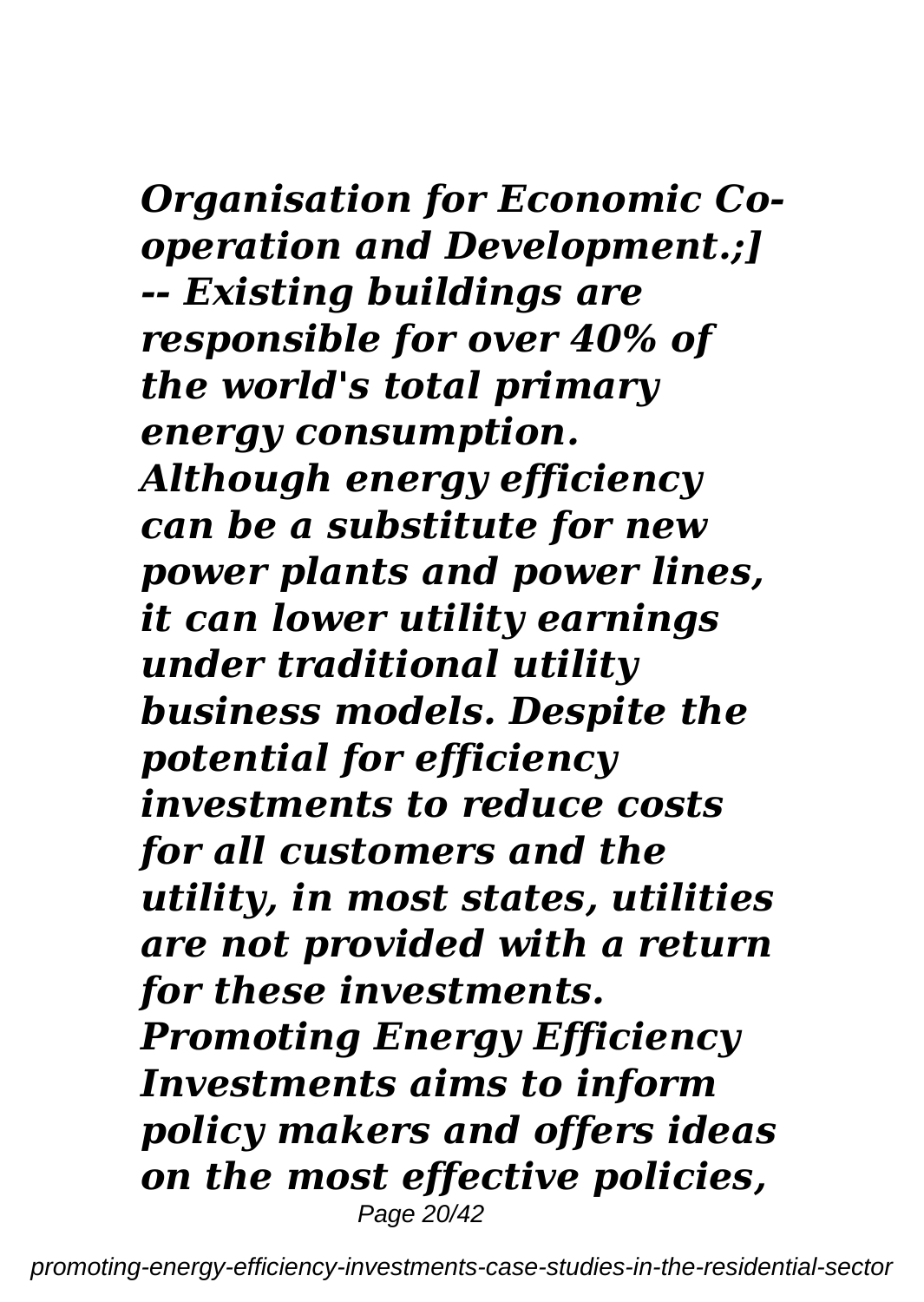#### *programmes and measures available to improve energy efficiency in existing residential buildings. Promote Financing Energy Efficiency Investments and Advanced Energy Efficiency Technologies (in the framework of the Fourth International Forum on Energy for Sustainable Development, Tbilisi, 17-19 September 2013), and the Global Workshop on Promoting Energy Efficiency Investments or Climate Change Mitigation f and*

## *Analysis of National Case Studies on Policy Reforms to*

Page 21/42

*...*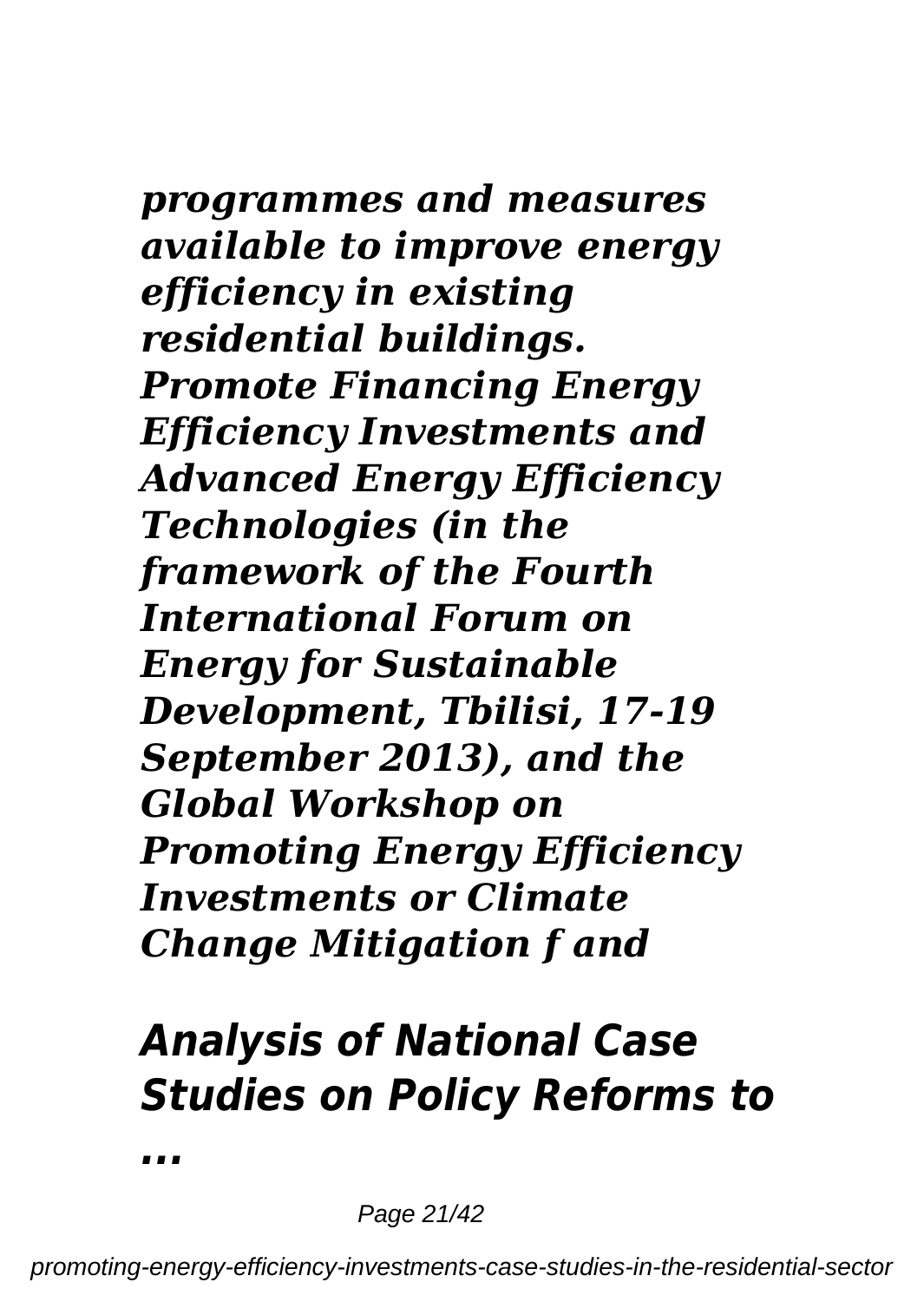## *Enhancing energy efficiency is an important goal of climate change mitigation policies. Promoting energy efficiency projects in developing countries has faced several barriers, preventing optimal investments. One of the main barriers has been the lack of internationally recognized indices to compare projects across countries. Promoting Energy Efficiency Investments for Climate*

*Change ... IEA webstore. Promoting Energy Efficiency* Page 22/42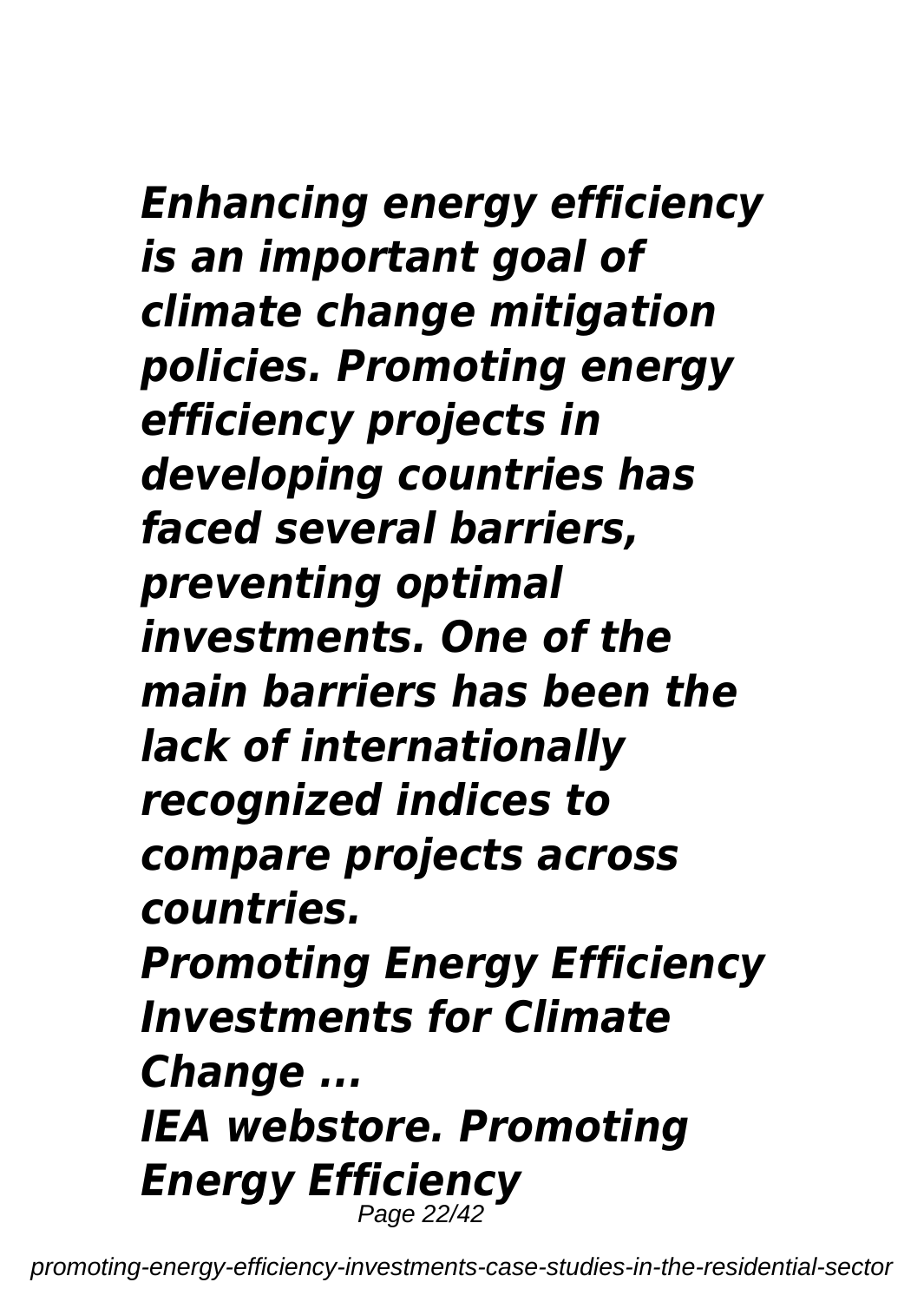# *Investments*

Promoting Energy Efficiency Investments: Case Studies in the Residential Sector. Date: 1 January 2008. The study aims to inform policymakers on the most effective policies, programs and measures available to improve energy efficiency in existing residential buildings.

# **Promoting Energy Efficiency Investments Case**

#### **Competence analysis for promoting energy efficiency ...**

Promoting Energy Efficiency Investments Case Studies in the Residential Sector International Energy Agency . Existing buildings are responsible for over 40% of the world's total primary energy consumption. An impressive amount of energy could be saved simply by applying

Page 23/42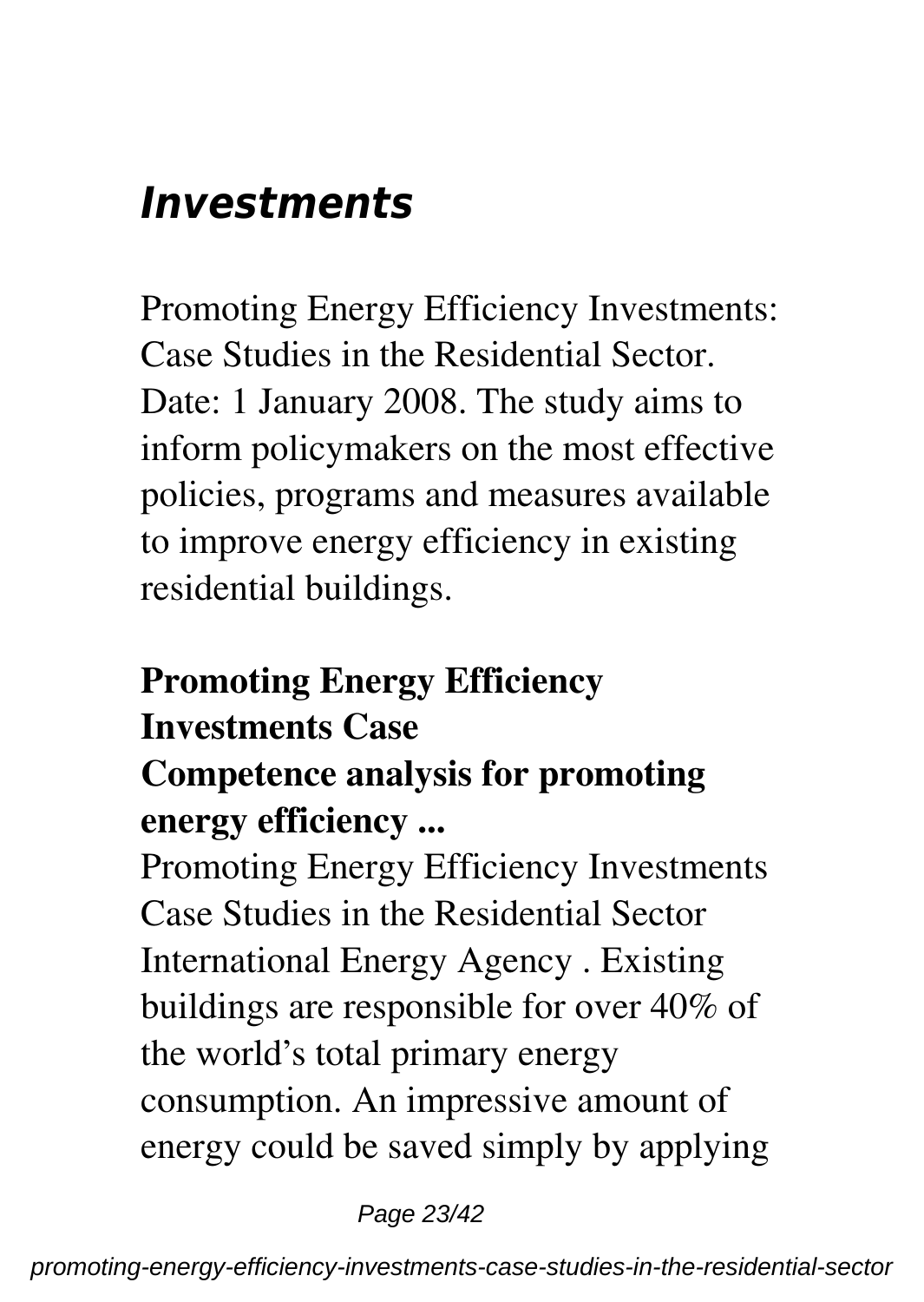energy-efficient technologies.

**OECD iLibrary | Promoting Energy Efficiency Investments ... Promoting energy efficiency investments : case studies in ...**

#### **Promoting Energy Efficiency Investments - ETH Z**

**Promoting Energy Efficiency Investments Case** Each case includes relevant background and contextual information, as well as a detailed evaluation of each policy according to five pre-defined criteria: relevance, effectiveness, flexibility, clarity and sustainability.Promoting Energy Efficiency Investments aims to inform policy makers and offers ideas on the Page 24/42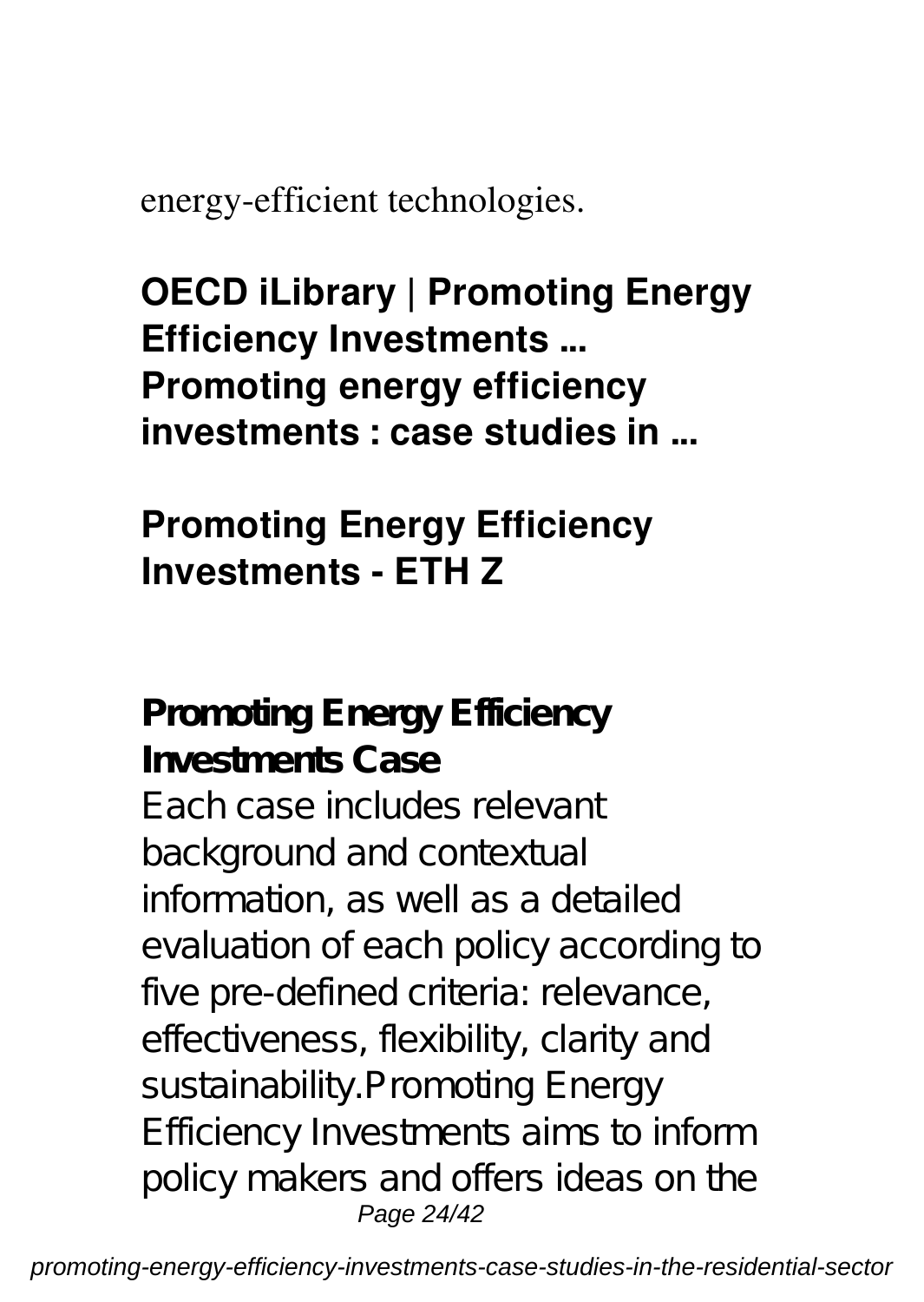most effective policies, programmes and measures available to improve energy ...

**IEA webstore. Promoting Energy Efficiency Investments** Promoting Energy Efficiency Investments aims to inform policy makers and offers ideas on the most effective policies, programmes and measures available to improve energy efficiency in existing residential buildings.

**IEA webstore. Promoting Energy Efficiency Investments ...** Get this from a library! Promoting Energy Efficiency Investments : Case Studies in the Residential Sector.. [Organisation for Economic Cooperation and Development.; International Energy Agency] -- Page 25/42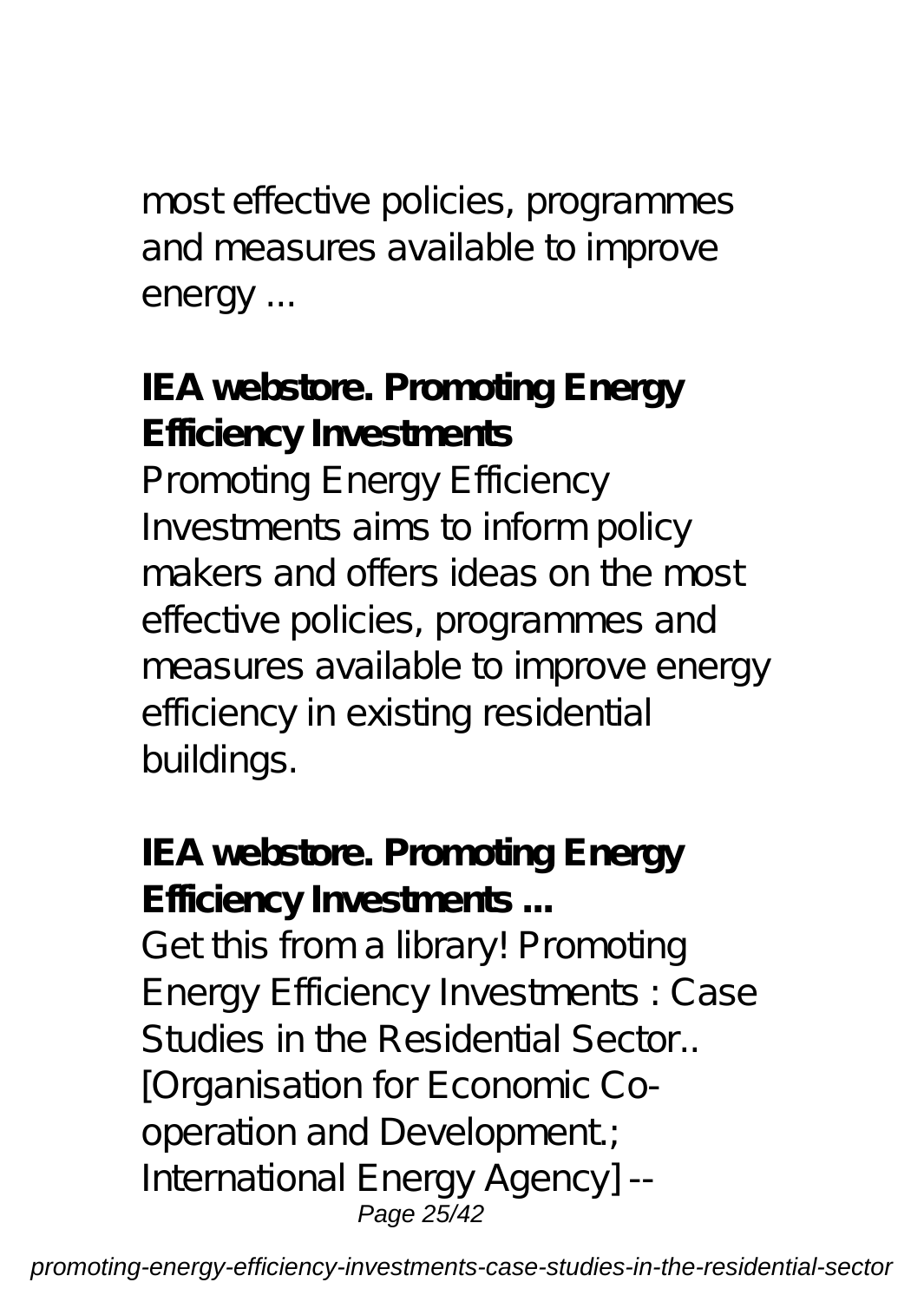Existing buildings are responsible for over 40% of the worlds total primary energy consumption. An impressive amount of energy could be saved simply by applying energy-efficient technologies.

**Promoting Energy Efficiency Investments : Case Studies in ...** Promoting Energy Efficiency Investments Case Studies in the Residential Sector International Energy Agency . Existing buildings are responsible for over 40% of the world's total primary energy consumption. An impressive amount of energy could be saved simply by applying energyefficient technologies.

**OECD iLibrary | Promoting Energy Efficiency Investments ...** Promote Financing Energy Efficiency Page 26/42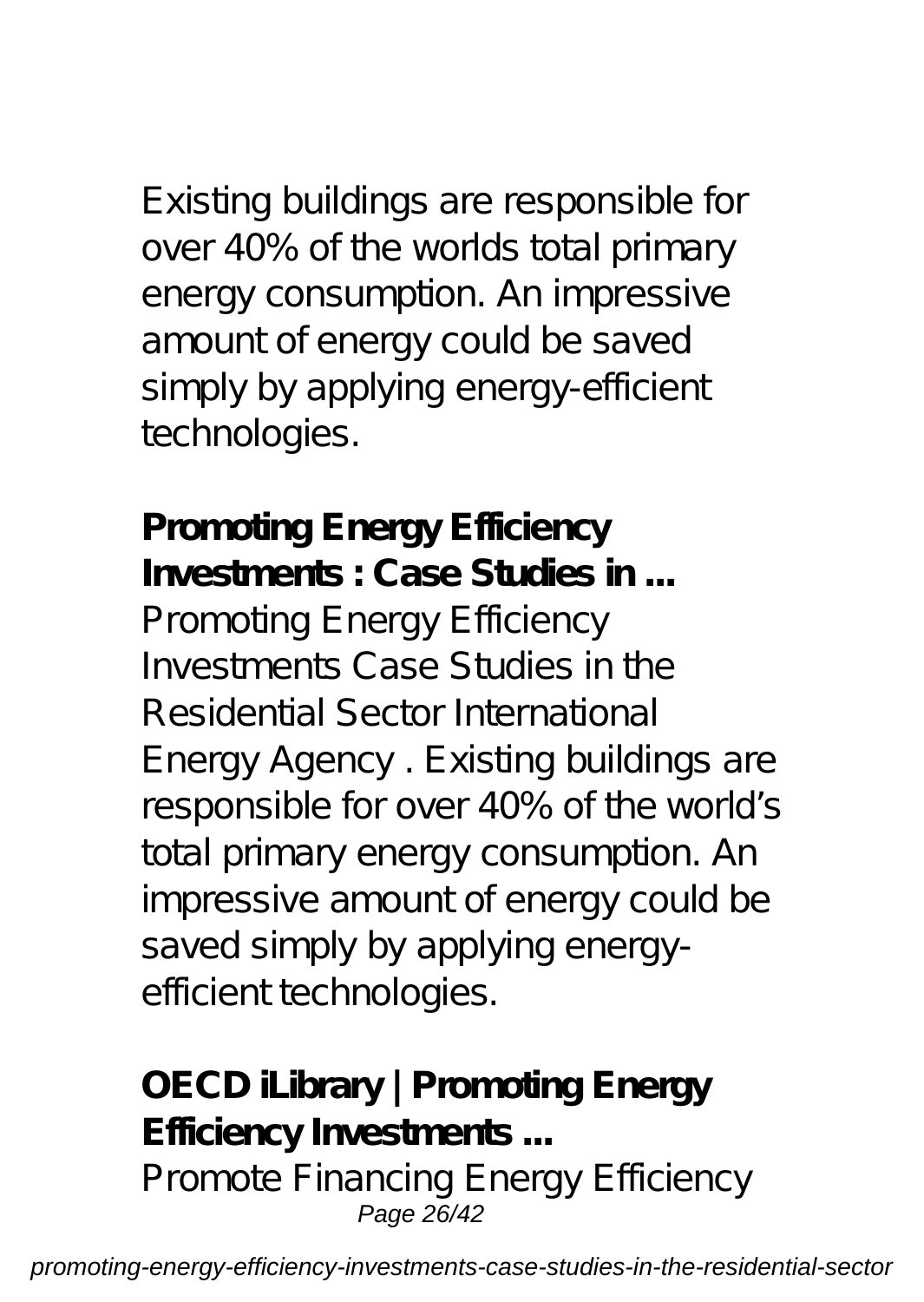Investments and Advanced Energy Efficiency Technologies (in the framework of the Fourth International Forum on Energy for Sustainable Development, Tbilisi, 17-19 September 2013), and the Global Workshop on Promoting Energy Efficiency Investments or Climate Change Mitigation f and

#### **ANALYSIS OF NATIONAL CASE STUDIES ON POLICY REFORMS TO**

**...**

Get this from a library! Promoting energy efficiency investments : case studies in the residential sector. [Philippine de T'Serclaes; Nils Devernois; International Energy Agency.; Agence française de développement.; Organisation for Economic Co-operation and Development.;] -- Existing buildings Page 27/42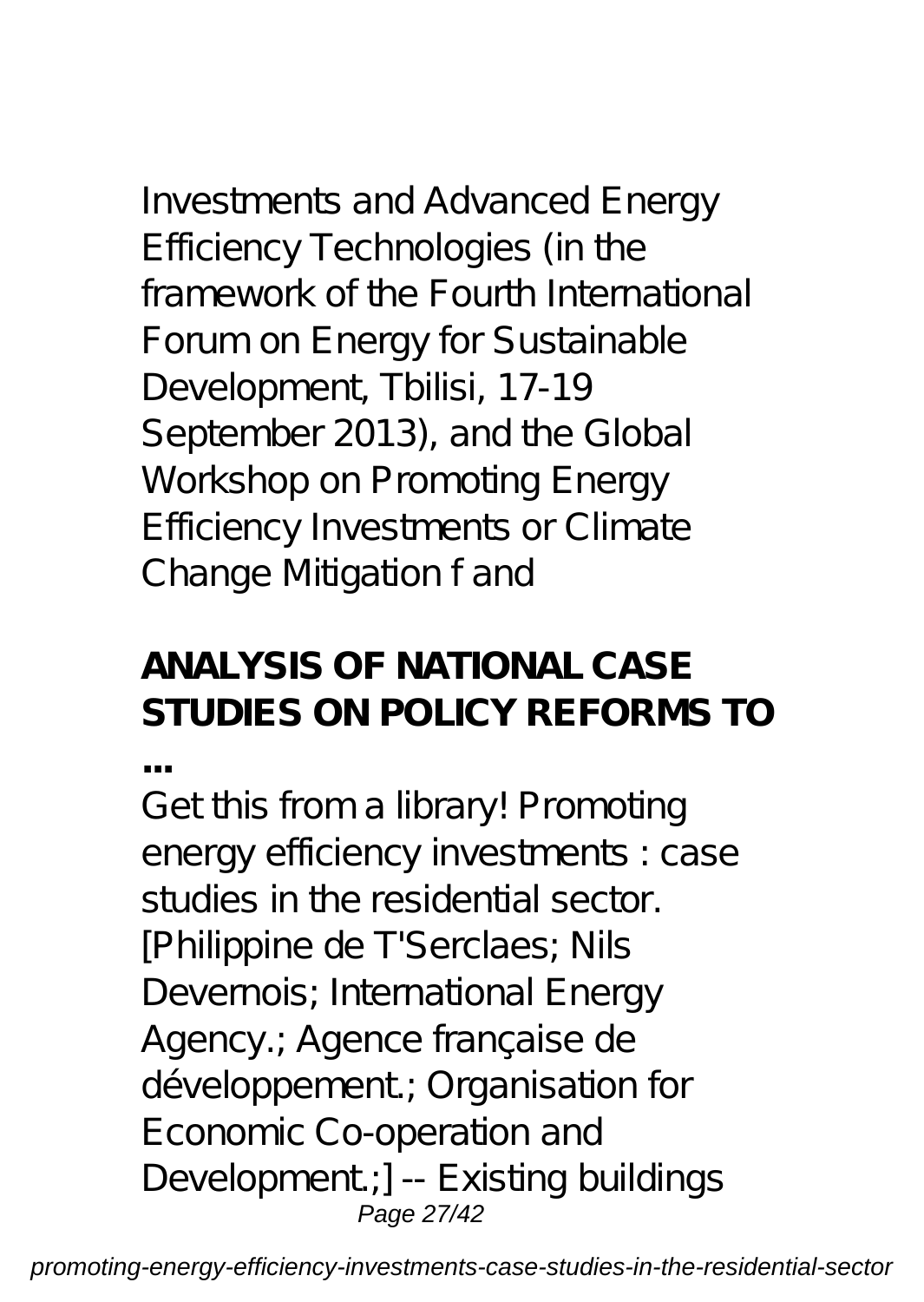are responsible for over 40% of the world's total primary energy consumption.

**Promoting energy efficiency investments : case studies in ...** Get this from a library! Promoting energy efficiency investments : case studies in the residential sector. [Philippine de T'Serclaes; Nils Devernois; Agence internationale de l'énergie.; Agence française de développement; Organisation de coopération et de développement économiques.]

**Promoting energy efficiency investments : case studies in ...** Get this from a library! Promoting Energy Efficiency Investments : Case Studies in the Residential Sector. [International Energy Agency.] -- Page 28/42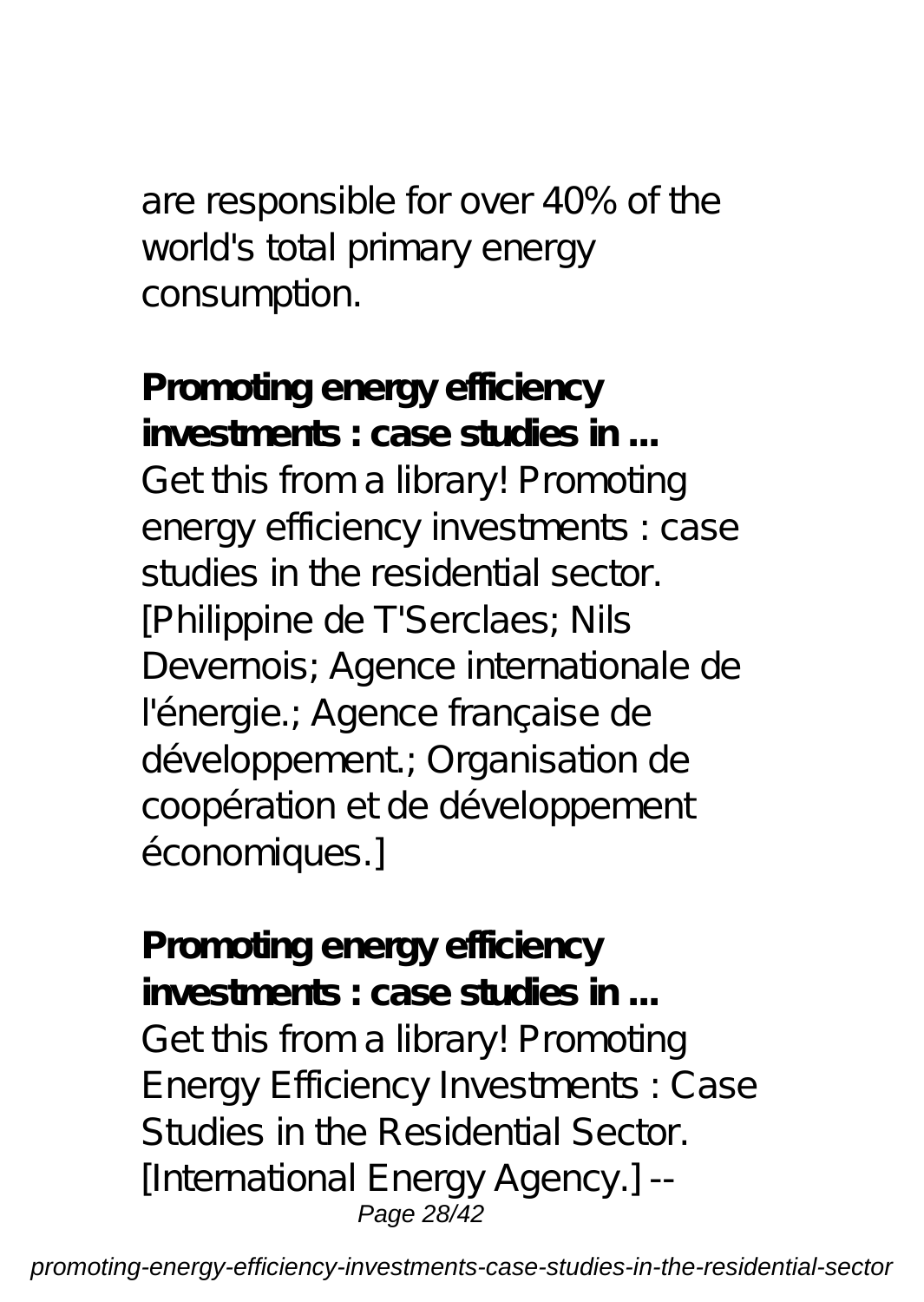Existing buildings are responsible for over 40% of the world's total primary energy consumption. An impressive amount of energy could be saved simply by applying energy-efficient technologies. Yet, ...

**Promoting Energy Efficiency Investments : Case Studies in ...** Get this from a library! Promoting energy efficiency investments : case studies in the residential sector. [Philippine de T'Serclaes; Nils Devernois; International Energy Agency.; Agence française de développement.; Organisation for Economic Co-operation and Development;] -- Existing buildings are responsible for over 40% of the world's total primary energy consumption.

#### Page 29/42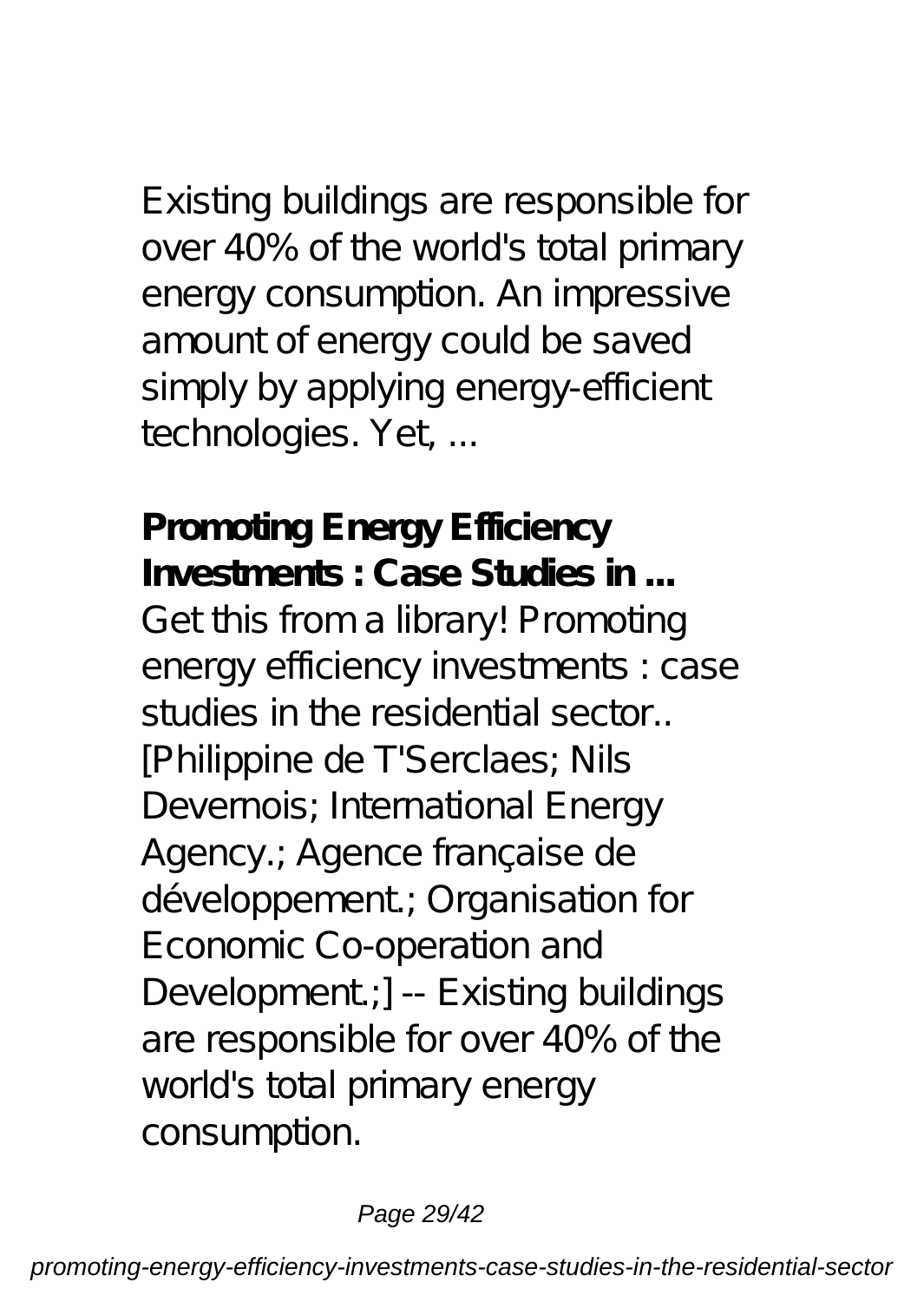**Promoting energy efficiency investments : case studies in ...** Promoting Energy Efficiency Investments aims to inform policy makers and offers ideas on the most effective policies, programmes and measures available to improve energy efficiency in existing residential buildings. -:HSTCQE=UYWVY]: (61 2008 03 1 P1) € 100 ISBN 978-92-64-04214-8 Promoting efficiencyenergy investments Case

studies

#### **Promoting Energy Efficiency Investments - ETH Z**

Analysis of National Case Studies on Policy Reforms to Promote Energy Efficiency Investments Alexandre CHACHINE Consultant UNECE Sustainable Energy Division Fifth International Forum on Energy for Page 30/42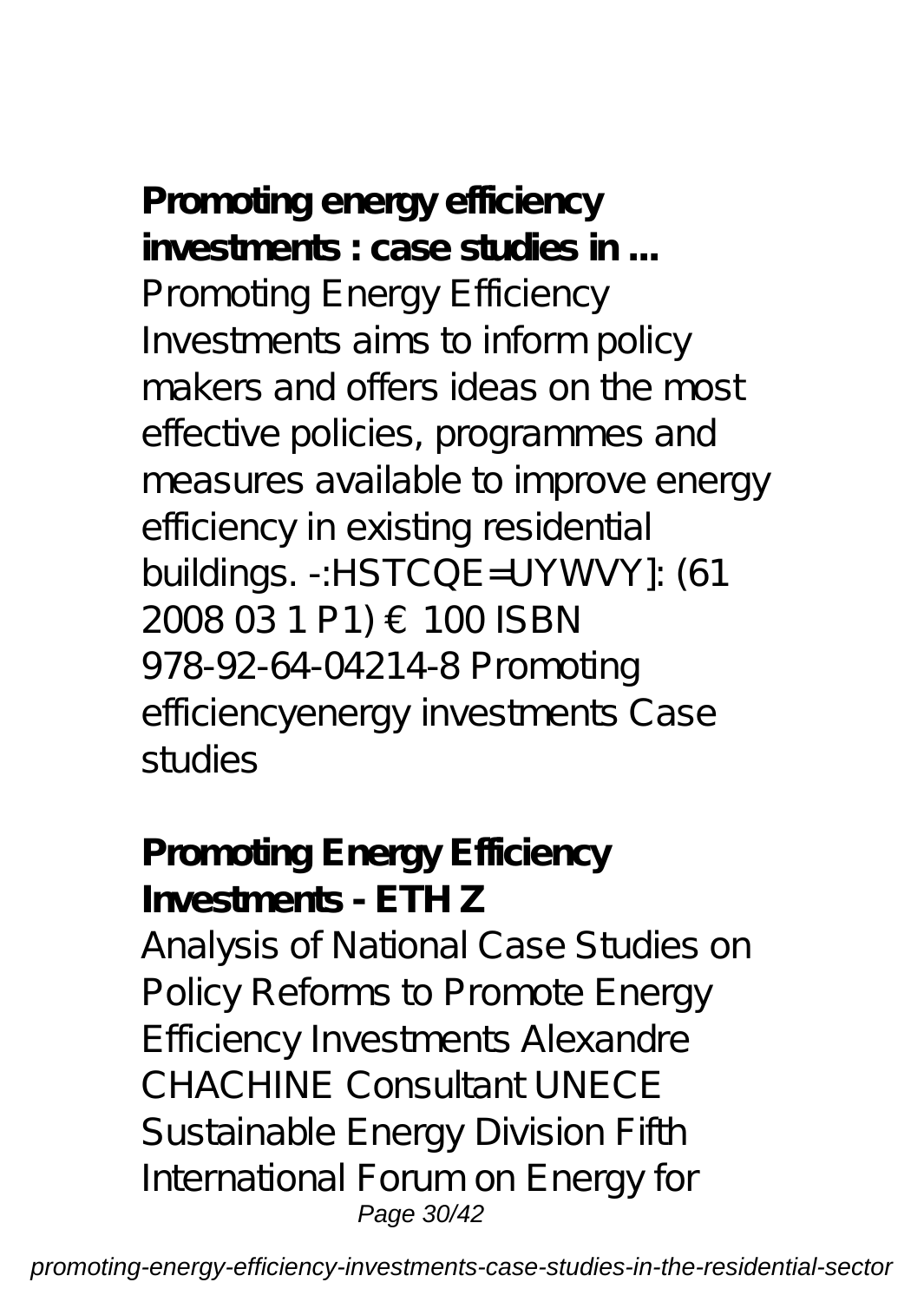Sustainable Development 4-7 November 2014, Hammamet - Tunisia

**Analysis of National Case Studies on Policy Reforms to ...**

Global Workshop: Promoting energy efficiency investments for climate change mitigation and sustainable development (4-7 November 2014, Hammamet, Tunisia) Inter-regional Workshop and Study Tour on Energy Efficiency and Renewable Energy Projects and Policies (8 - 12 February 2015, Israel)

**Promoting Energy Efficiency Investments for Climate Change ...** Promoting Energy Efficiency Investments: Case Studies in the Residential Sector [International Energy Agency] on Amazon.com. \*FREE\* shipping on qualifying offers. Page 31/42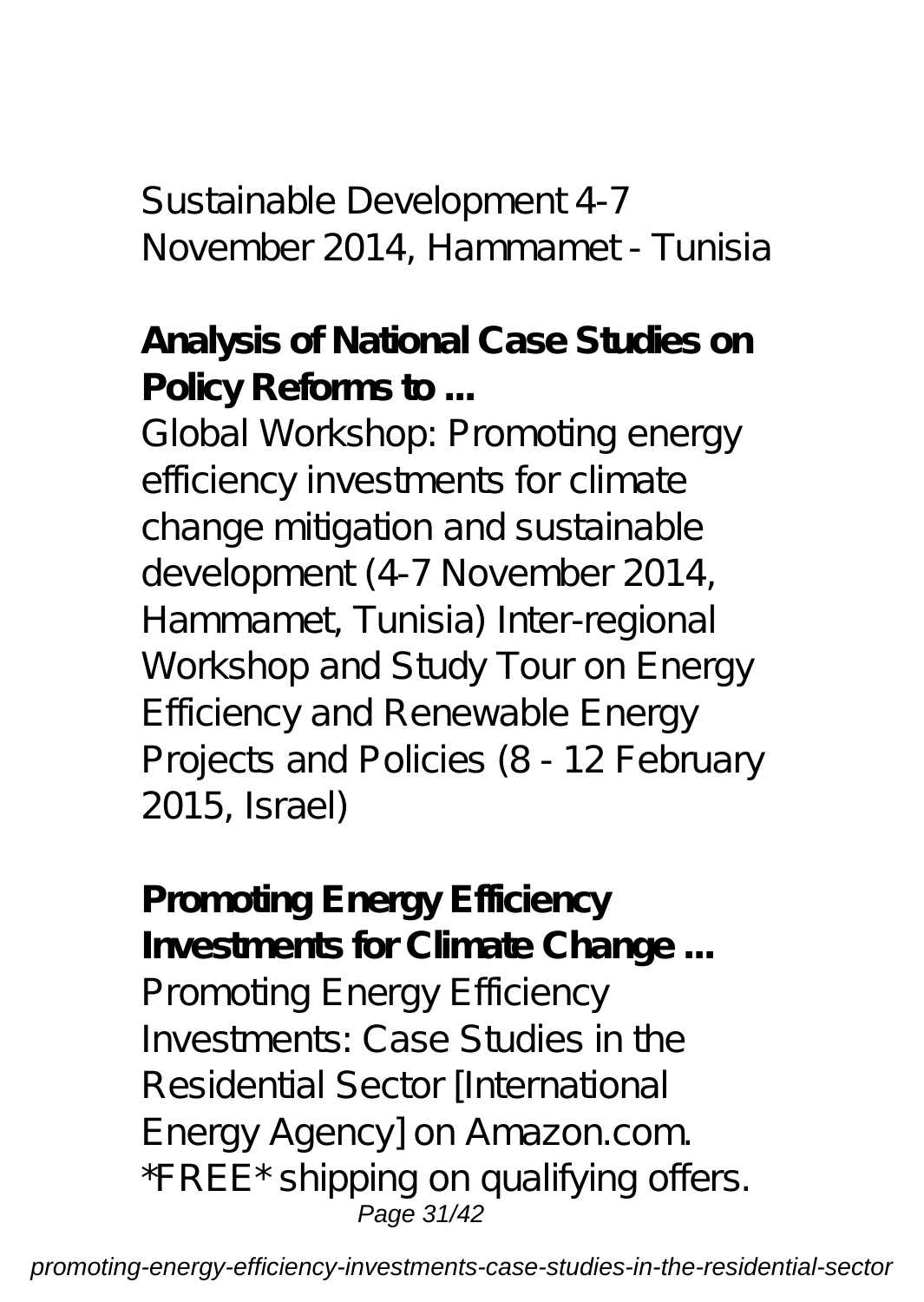Existing buildings are responsible for over 40% of the worlds total primary energy consumption. An impressive amount of energy could be saved simply by applying energy-efficient technologies.

**Promoting Energy Efficiency Investments: Case Studies in ...** Fiscal Policy for Promoting Renewable Energies and Energy Efficiency in Indonesia. Vivid Economics worked with the Low Carbon Support Programme to the Indonesian Ministry of Finance formulating a series of recommendations to improve the fiscal policy frameworks for renewable energy and energy efficiency in the country.

**Fiscal Policy for Promoting Renewable Energies and Energy ...** Page 32/42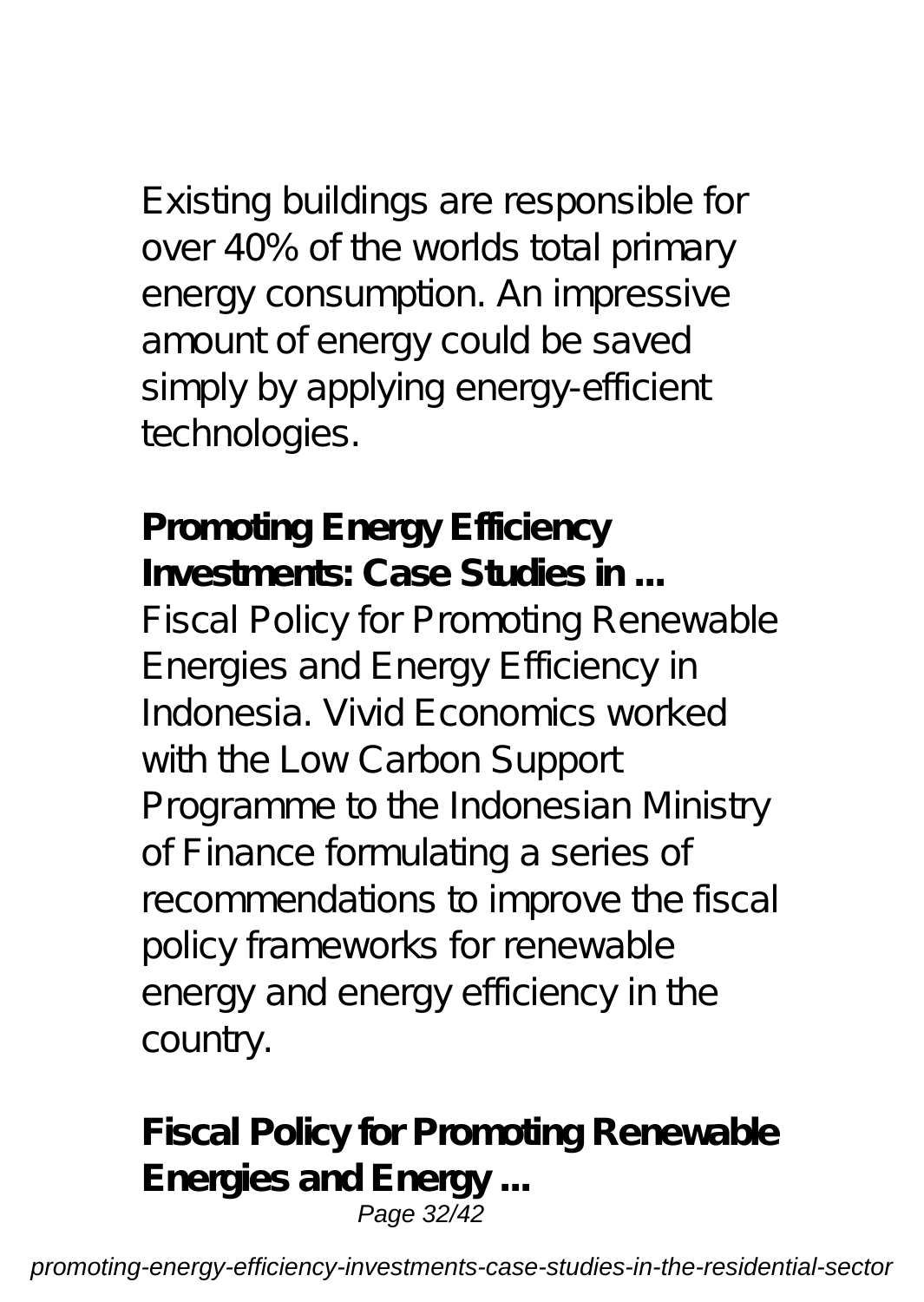#### Analysis of National Case Studies on Policy Reforms to Promote Energy Efficiency Investments In line with the Sustainable Energy for All (SE4All) initiative of the United Nations Secretary-General, UNECE is working to help member States secure access to affordable, reliable, sustainable and modern energy.

#### **Analysis of National Case Studies on Policy Reforms to ...**

energy efficiency investment projects Table 3 Overview on national case studies: Assessments of policy frameworks and 18 options for promoting energy efficiency investments Table 4 Comparative Assessment of National Energy Efficiency Policies 21 Table 5 Overview on delivery of regional seminars on policy reforms to promote Page 33/42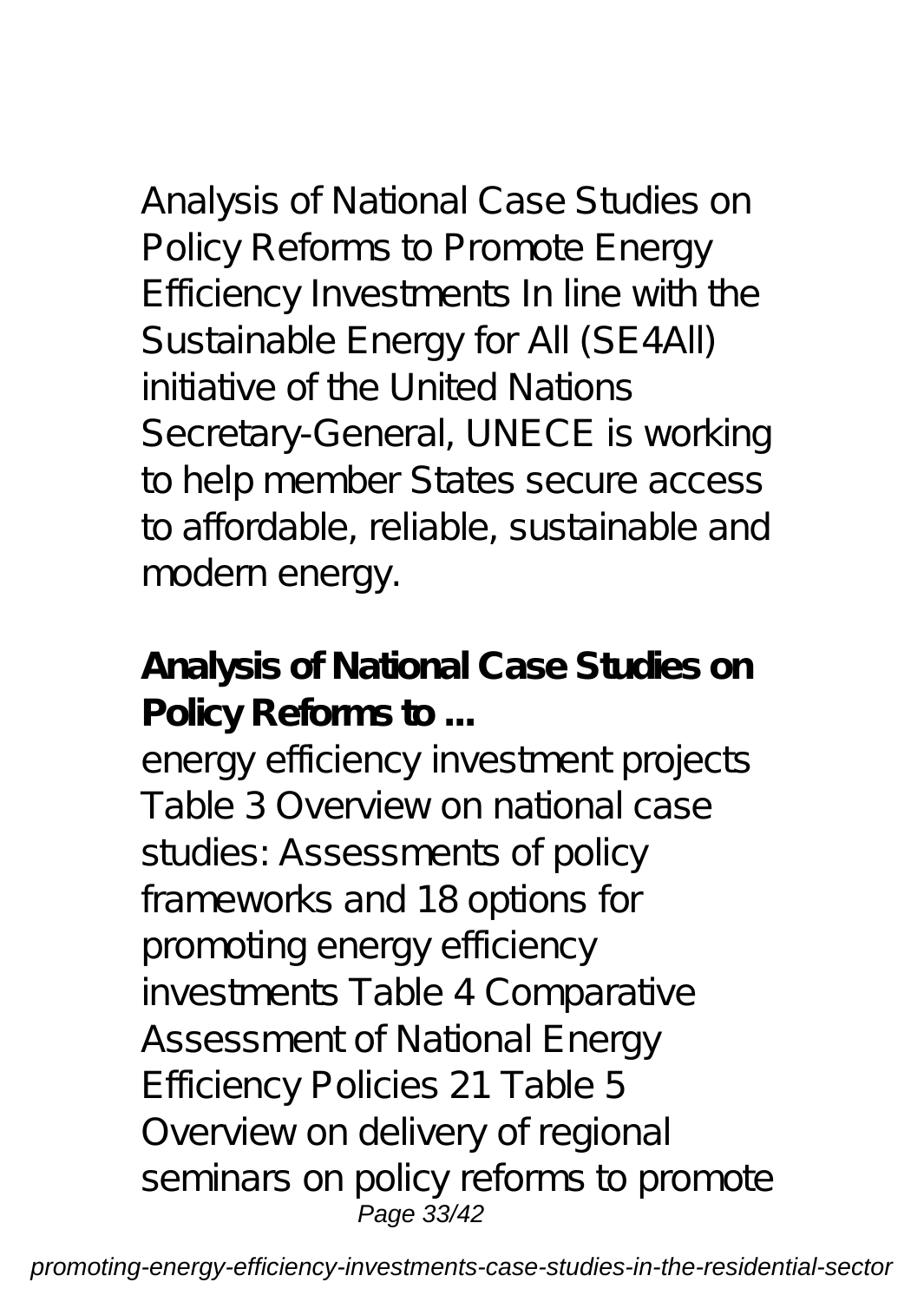#### 23

**Promoting Energy Efficiency Investments for Climate Change ...** This investment transparency and the promotion of energy-efficiency investments through securitization is especially important in the current financial situation where investment risk and capital shortages have limited funds available for energy efficiency investments. In the case of profitable energy efficiency investments identified in  $V$ aR  $\,$ 

#### **Promoting energy efficiency investments with risk ...**

Promoting Energy Efficiency Investments: Case Studies in the Residential Sector. Date: 1 January 2008. The study aims to inform policymakers on the most effective Page 34/42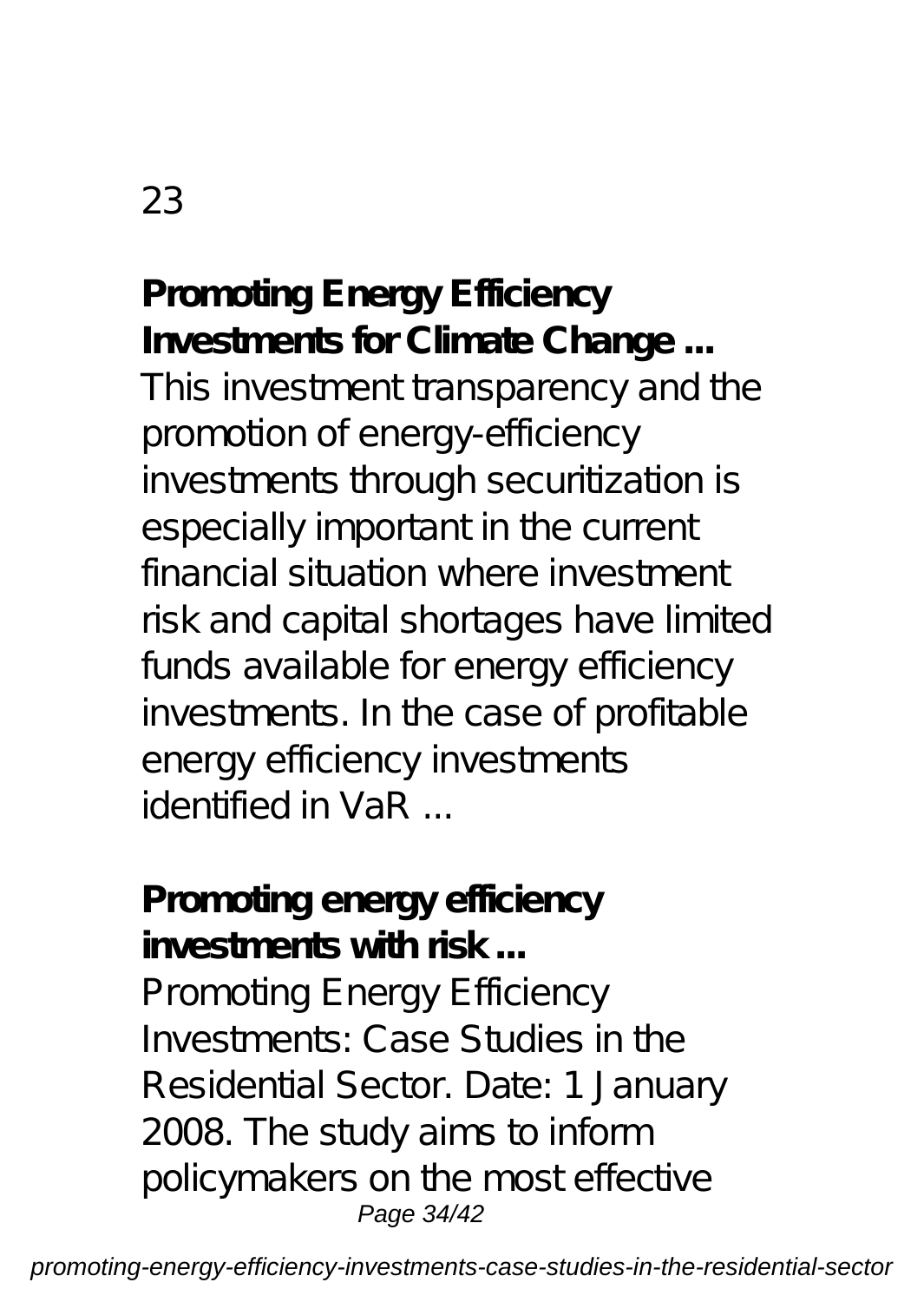#### policies, programs and measures available to improve energy efficiency in existing residential buildings.

**Promoting Energy Efficiency Investments: Case Studies in ...** Enhancing energy efficiency is an important goal of climate change mitigation policies. Promoting energy efficiency projects in developing countries has faced several barriers, preventing optimal investments. One of the main barriers has been the lack of internationally recognized indices to compare projects across countries.

#### **Competence analysis for promoting energy efficiency ...**

Although energy efficiency can be a substitute for new power plants and power lines, it can lower utility earnings under traditional utility Page 35/42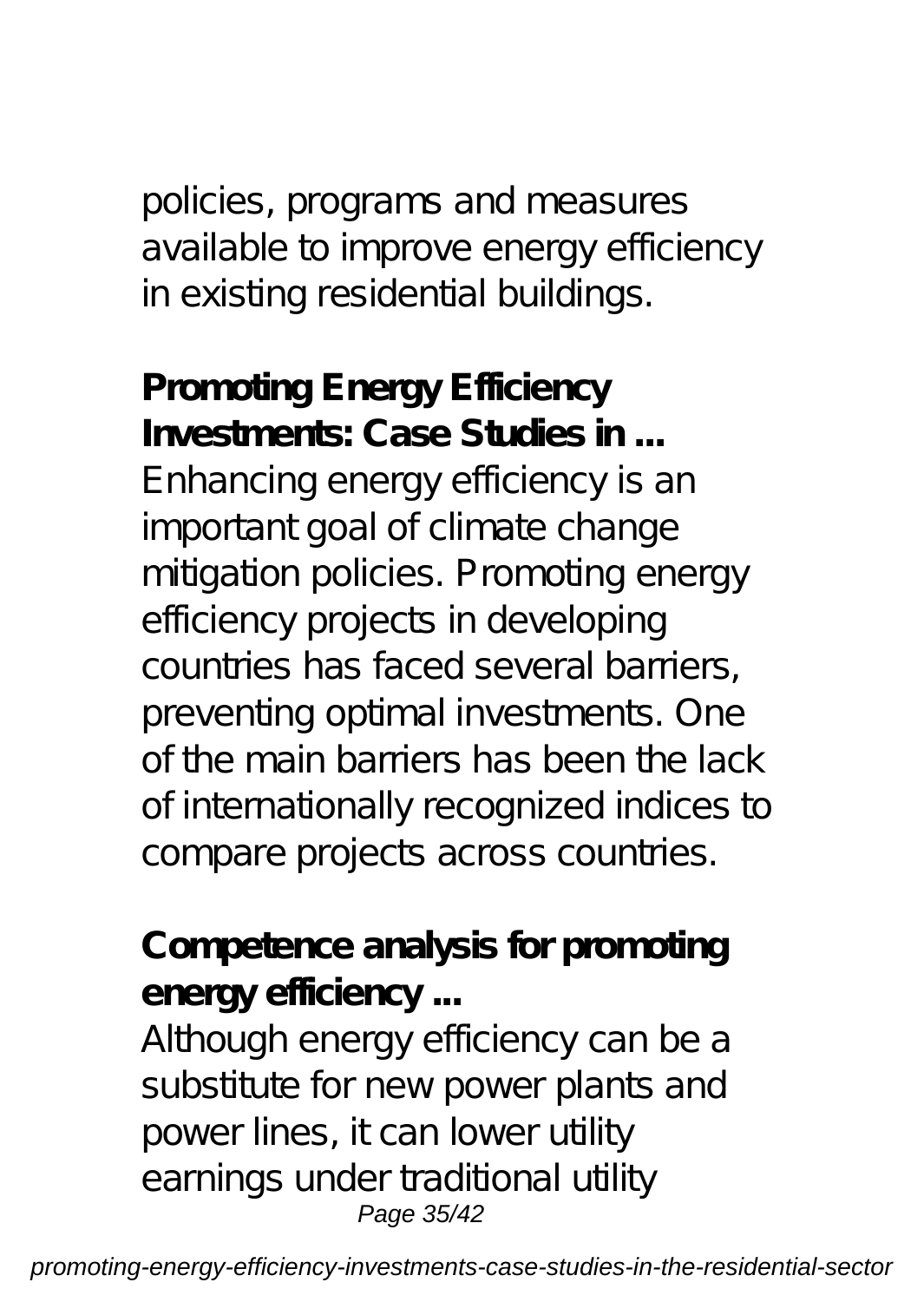business models. Despite the potential for efficiency investments to reduce costs for all customers and the utility, in most states, utilities are not provided with a return for these investments.

energy efficiency investment projects Table 3 Overview on national case studies: Assessments of policy frameworks and 18 options for promoting energy efficiency investments Table 4 Comparative Assessment of National Energy Efficiency Policies 21 Table 5 Overview on delivery of regional seminars on policy reforms to promote 23

**Promoting energy efficiency investments with risk ...**

Fiscal Policy for Promoting Renewable Page 36/42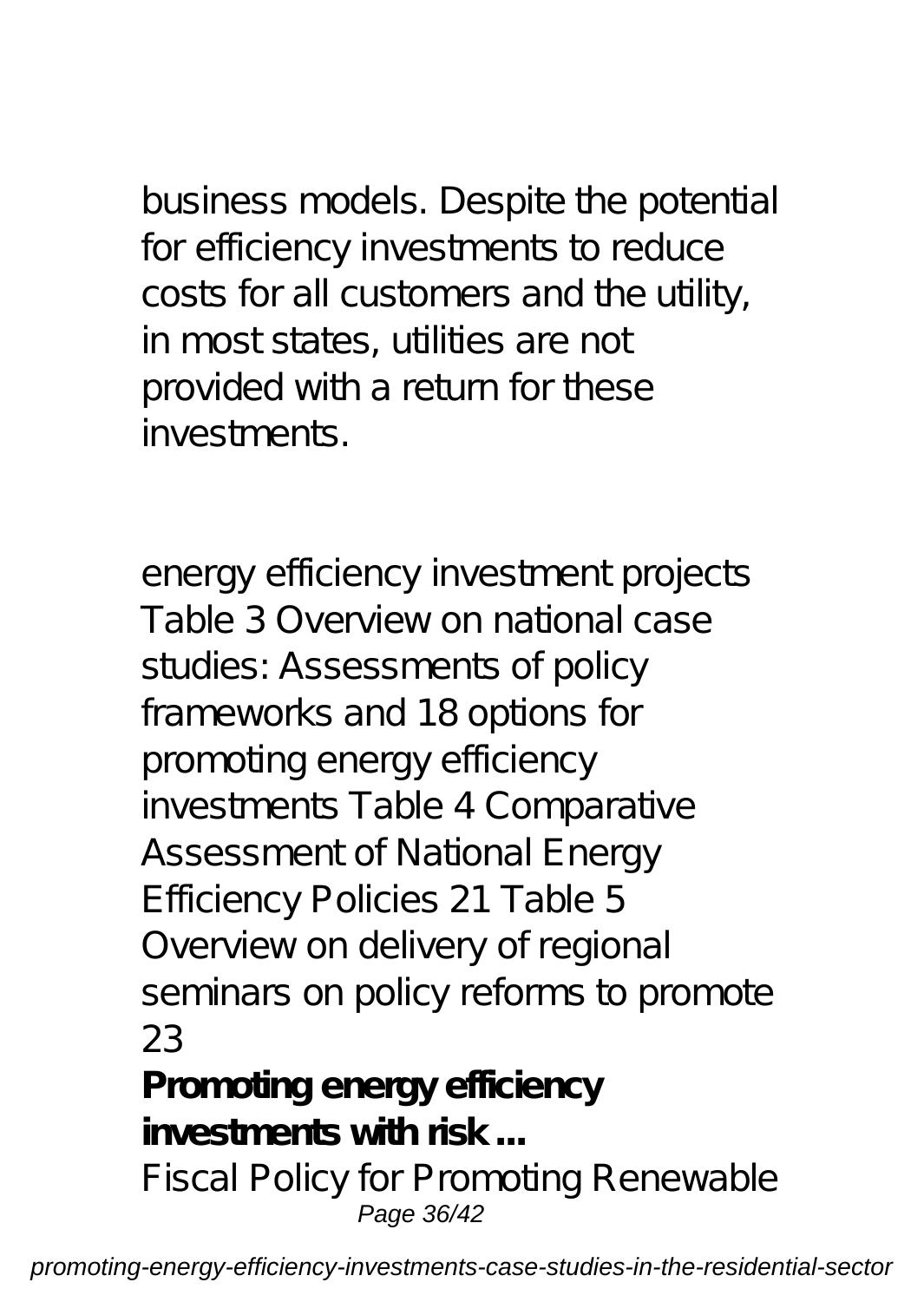Energies and Energy Efficiency in Indonesia. Vivid Economics worked with the Low Carbon Support Programme to the Indonesian Ministry of Finance formulating a series of recommendations to improve the fiscal policy frameworks for renewable energy and energy efficiency in the country.

#### *Promoting Energy Efficiency Investments: Case Studies in ... Get this from a library! Promoting Energy Efficiency Investments : Case Studies in the Residential Sector. [International Energy Agency.] -- Existing buildings are responsible* Page 37/42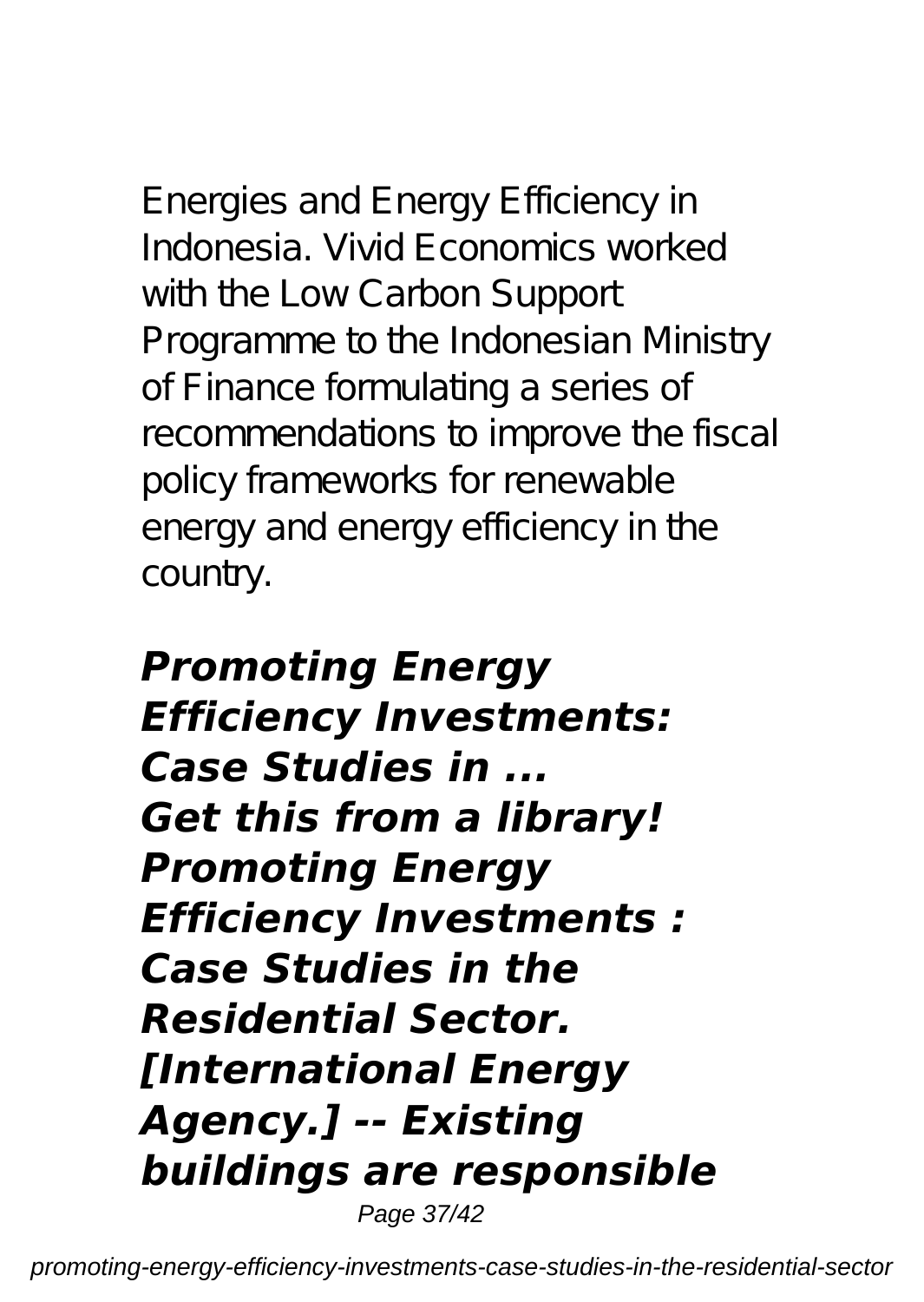#### *for over 40% of the world's total primary energy consumption. An impressive amount of energy could be saved simply by applying energyefficient technologies. Yet, ...*

*This investment transparency and the promotion of energyefficiency investments through securitization is especially important in the current financial situation where investment risk and capital shortages have limited funds available for energy efficiency investments. In the case of*

Page 38/42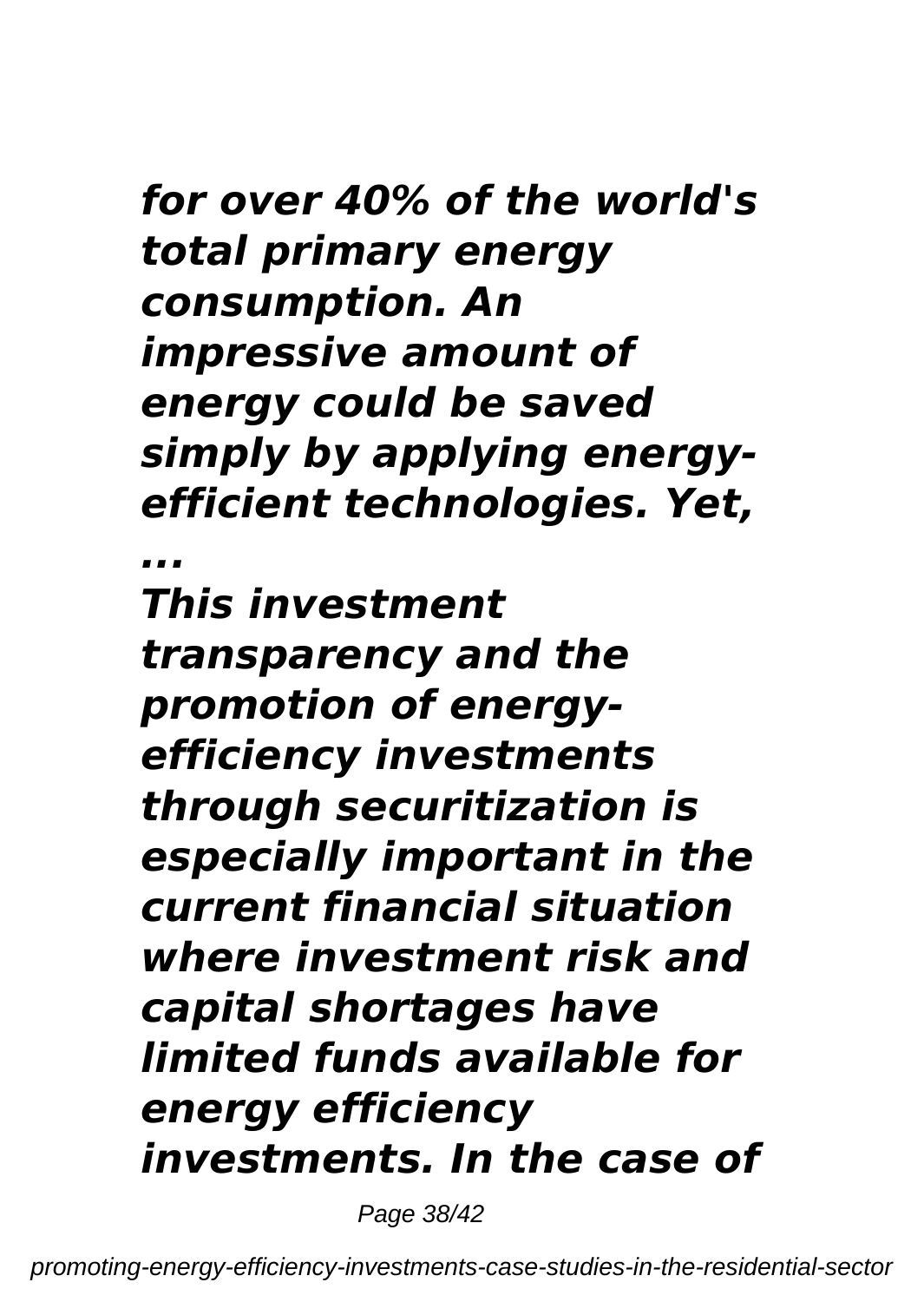### *profitable energy efficiency investments identified in VaR ... ANALYSIS OF NATIONAL CASE STUDIES ON POLICY REFORMS TO ...*

Get this from a library! Promoting energy efficiency investments : case studies in the residential sector. [Philippine de T'Serclaes; Nils Devernois; Agence internationale de l'énergie.; Agence française de développement.; Organisation de coopération et de développement économiques.]

Get this from a library! Promoting Energy Efficiency Investments : Case Studies in the Residential Sector.. [Organisation for Economic Co-

Page 39/42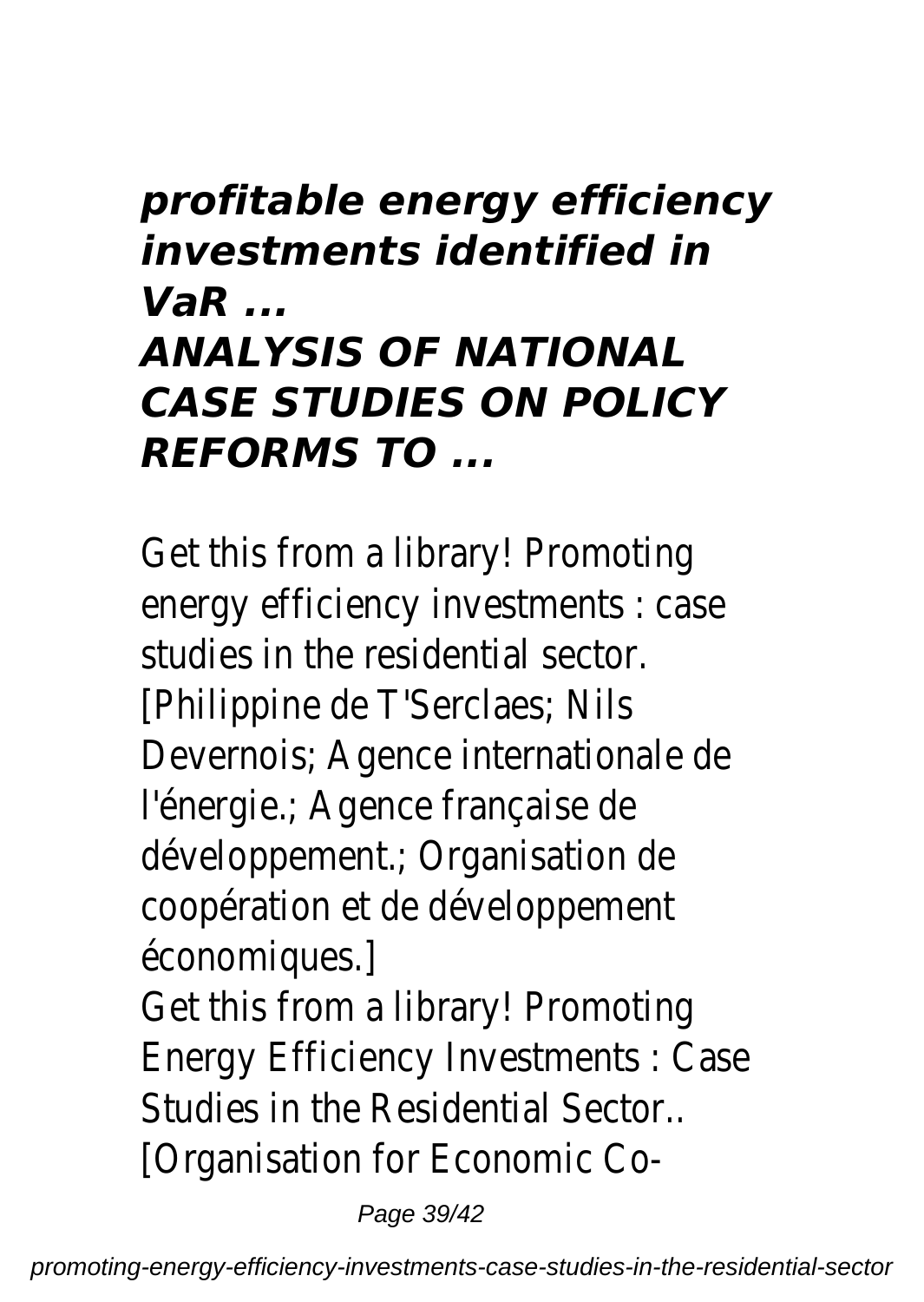operation and Development.; International Energy Agency] -- Existing buildings are responsible for over 40% of the worlds total primary energy consumption. An impressive amount of energy could be saved simply by applying energy-efficient technologies.

Analysis of National Case Studies on Policy Reforms to Promote Energy Efficiency Investments Alexandre CHACHINE Consultant UNECE Sustainable Energy Division Fifth International Forum on Energy for Sustainable Development 4-7 November 2014, Hammamet - Tunisia Promoting Energy Efficiency Investments aims to inform policy makers and offers ideas on the most effective policies, programmes and

Page 40/42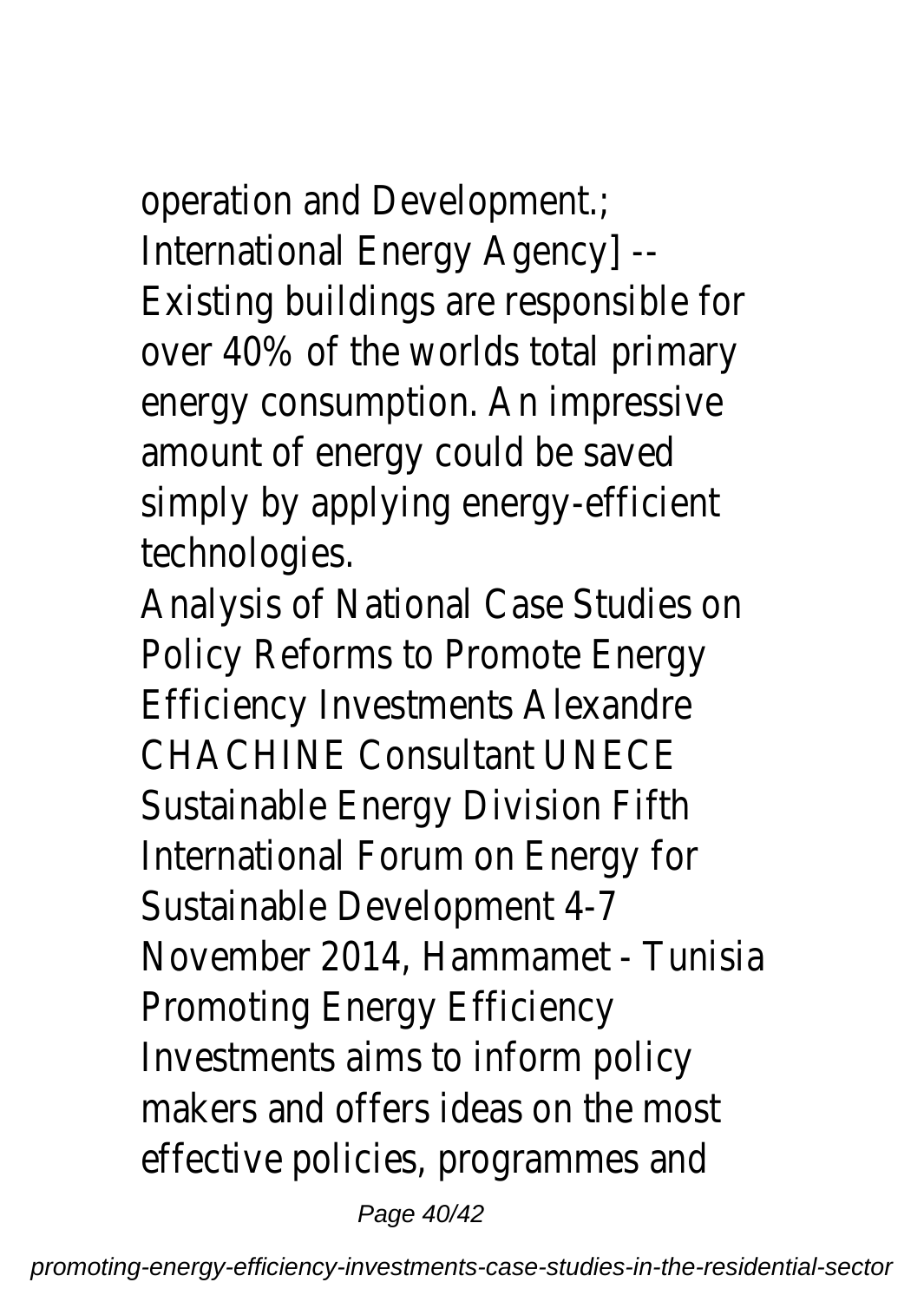measures available to improve energy efficiency in existing residential buildings. -:HSTCQE=UYWVY]: (61 2008 03 1 P1) €100 ISBN 978-92-64-04214-8 Promoting efficiencyenergy investments Case studies

**Global Workshop: Promoting energy efficiency investments for climate change mitigation and sustainable development (4-7 November 2014, Hammamet, Tunisia) Interregional Workshop and Study Tour on Energy Efficiency and Renewable Energy Projects and Policies (8 - 12 February**

Page 41/42